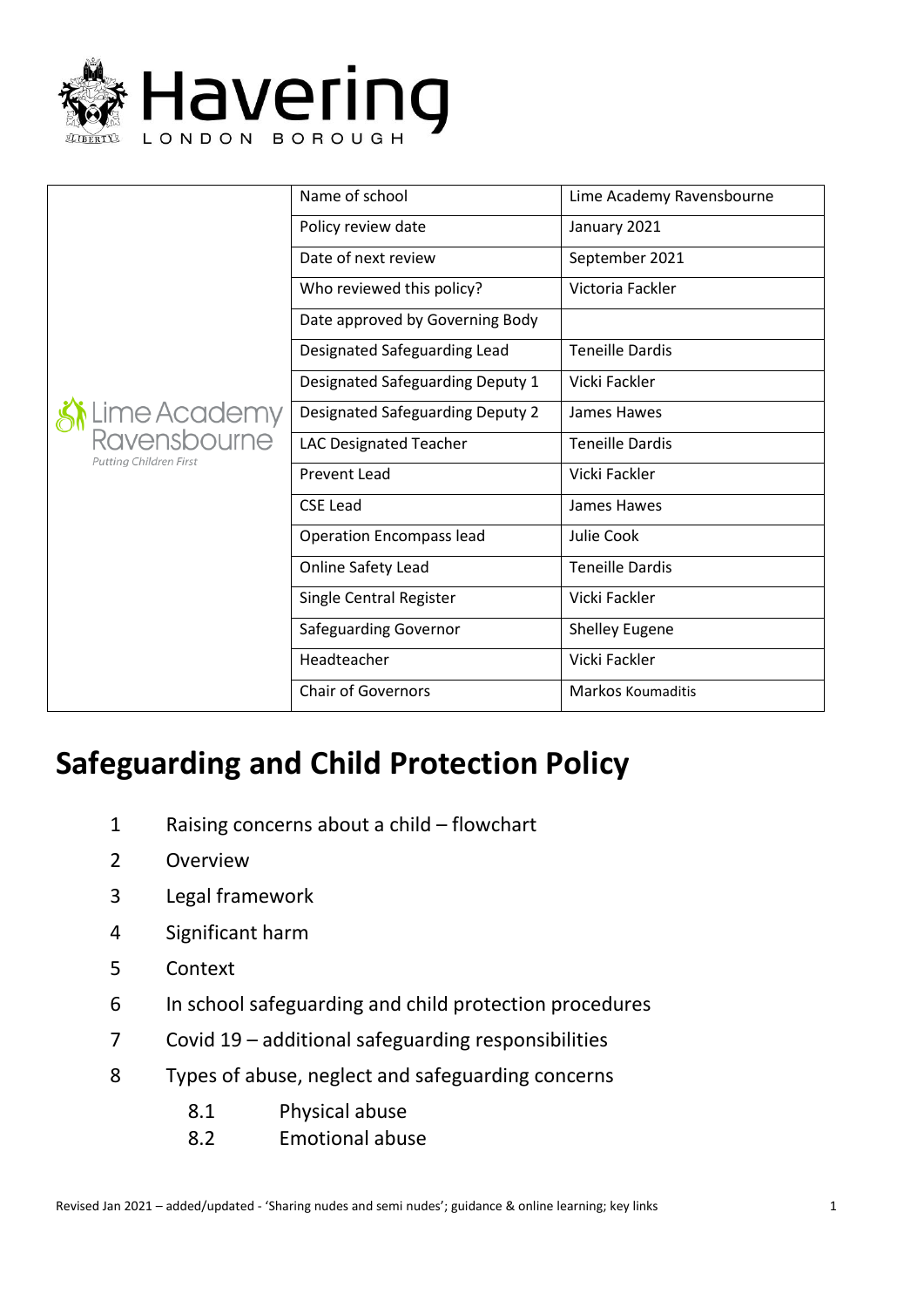- 8.3 Sexual abuse
- 8.4 Neglect
- 8.5 CSE & CCE
- 8.6 So called honour based abuse
- 8.7 FGM
- 8.8 Breast ironing
- 8.9 Forced marriage
- 8.10 Prevent radicalisation and extremism
- 8.11 Sharing nudes and semi nudes (formerly Sexting)
- 8.12 Upskirting
- 8.13 Missing
- 8.14 Children in the court system
- 8.15 Children with family members in prison
- 8.16 Serious violence
- 8.17 DV / DA; Operation Encompass
- 8.18 Homelessness
- 8.19 Peer on peer abuse
- 8.20 Online safety
- 9 Possible signs and symptoms of abuse
- 10 What to do if you suspect abuse may have occurred
- 11 Safeguarding and child protection processes
- 12 Supporting children
- 13 Supporting staff
- 14 Safer recruitment and allegations
- 15 Safeguarding and the school culture
- 16 Managing Child Protection cases
- 17 Alternative provision and out of hours activities
- 18 Key contacts
- 19 Where to go for further information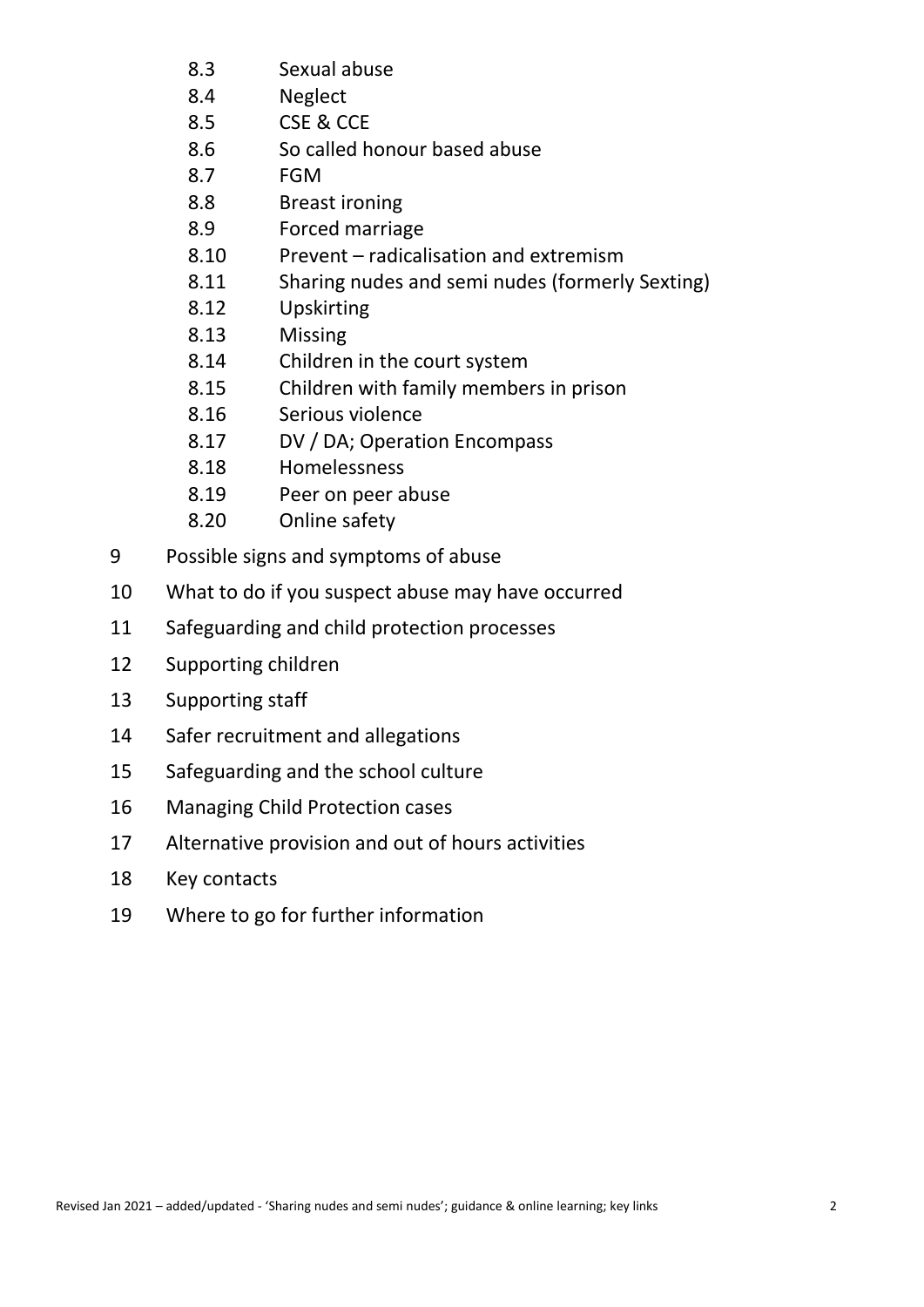#### **1.0 Raising concerns about a child**



If the Designated Safeguarding Lead and team are not available the staff member should, with the support of the most senior member of staff available, make a direct referral to MASH.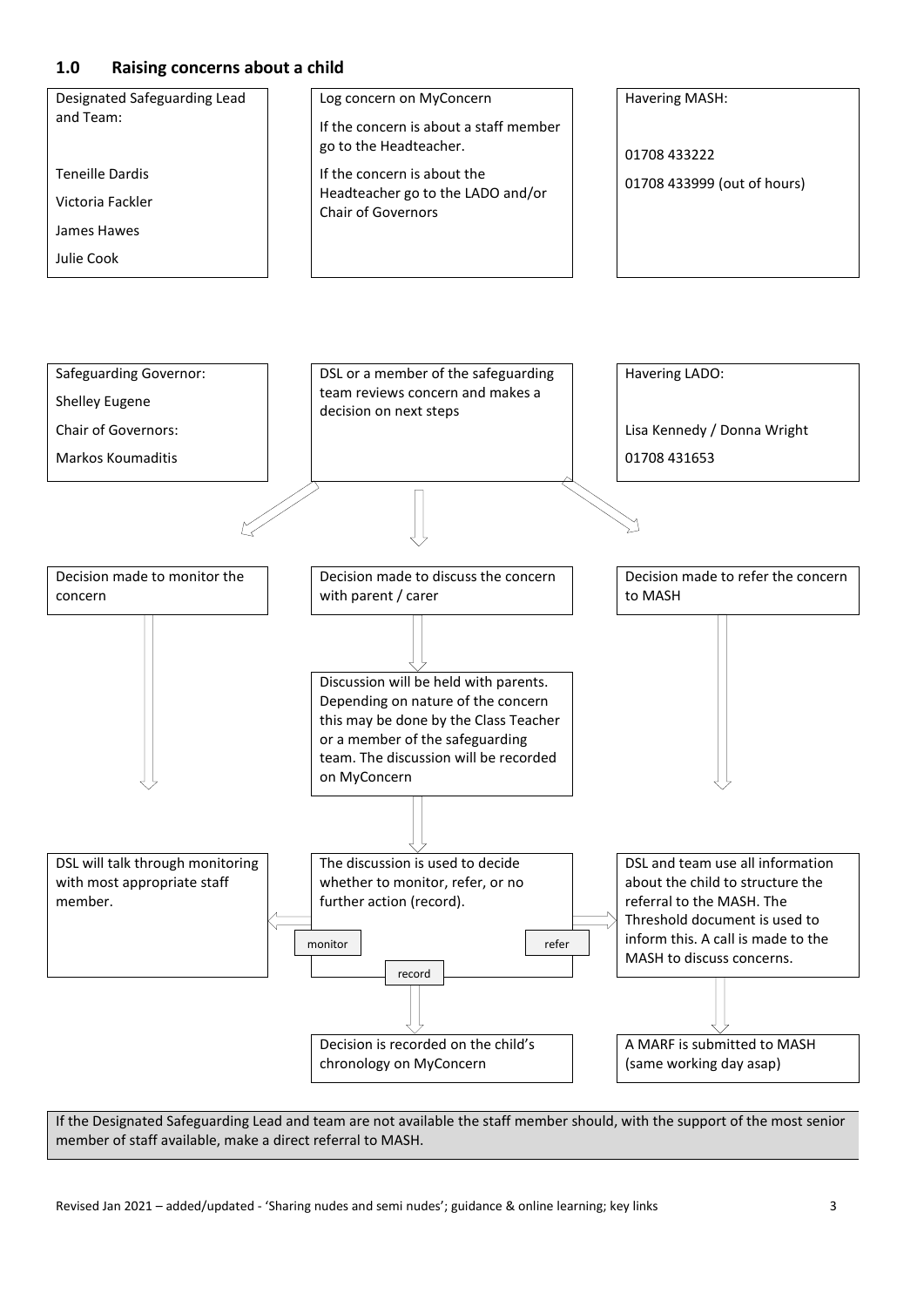#### **2.0 Overview**

- 2.1 Safeguarding and promoting the welfare of children is:
	- protecting children from maltreatment
	- preventing impairment of children's mental or physical health or development
	- ensuring that children grow up in circumstances consistent with the provision of safe and effective care
	- taking action to enable all children to have the best outcomes
- 2.2 The purpose of this document is to assist all staff
	- to safeguard and protect children who are at risk of abuse or neglect
	- to promote the well-being of all children.
- 2.3 At Lime Academy Ravensbourne we are committed to safeguarding children and young people and we expect everyone who works in our school to share this commitment. Adults in our school take all welfare concerns seriously and encourage children and young people to talk to us about anything that worries them.

School must be a safe place for all children attending. Children not attending school during this time must also be safeguarded, including online, staff must identify and the school must action any concerns brought to them.

- 2.4 This policy and procedures should be read in conjunction with
	- London Safeguarding Children Procedures 5<sup>th</sup> edition
	- Working Together to Safeguard Children 2018 (with Dec 2020 update)
	- DfE Keeping children safe in education 2020
	- DfE Teaching Online Safety 2019
	- School online safety policy
	- Schools Code of Conduct
	- Staff Acceptable Use Agreement
- 2.5 The safeguarding of children is everyone's business and schools have a responsibility under Section 175 of the Education Act 2002 to safeguard and promoting the welfare of children. Thisincludes
	- Preventing the impairment of children's mental or physical health or development
	- Protecting children from maltreatment
	- Ensuring children grow up in circumstances consistent with the provision of safe and effective care.
- 2.6 This policy and the following procedures apply to all paid staff, supply staff, volunteers and governors working with or in Lime Academy Ravensbourne.

# **3.0 Legal framework**

3.1 The Children Act 1989 defines a child as being up to the age of 18 years; it also defines significant harm and the roles and responsibilities of Children's Social Care and the Police.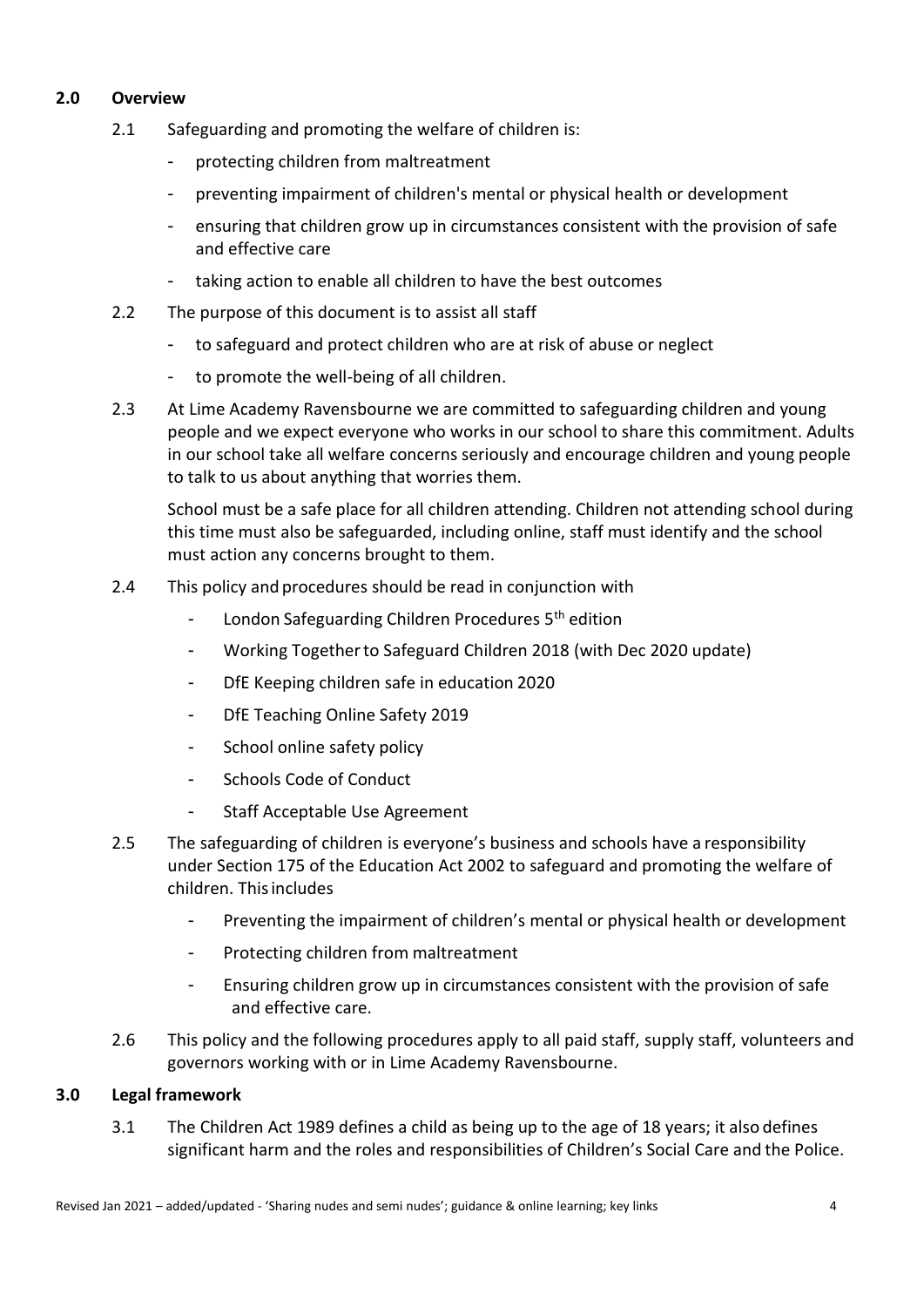#### 3.2 **Legislation related to safeguarding in schools**

Keeping Children Safe in Education (September 2020)

# 3.3 **Education**

- The Children Act 1989 and 2004
- Education Act 2002
- The Education (Health Standards) (England) Regulations 2003
- The Further Education (Providers of Education) (England) Regulations 2006
- The Education (Pupil Referral Units) (Application of Enactments) (England) Regulations 2007 as amended by SI 2010/1919, SI 2012/1201, SI 2012/1825, SI 2012/3158
- The School Staffing (England) Regulations 2009 as amended by SI 2012/1740 and SI 2013/1940
- The Education (Non-Maintained Special Schools) (England) Regulations 2011 as amended by SI 2015/387
- The Education (School Teachers' Appraisal) (England) Regulations 2012
- The Children and Families Act 2014
- The Education (Independent School Standards) Regulations 2014

#### **4.0 Significant harm**

- 4.1 There are no absolute criteria on which to rely when judging what constitutes significant harm. Consideration of the severity of ill-treatment may include the degree and the extent of physical harm, the duration and frequency of abuse and neglect, the extent of premeditation and the presence or degree of threat, coercion, sadism, and bizarre or unusual elements. Each of these elements has been associated with more severe effects on the child and/or relatively greater difficulty in helping the child overcome the adverse impact of the maltreatment. Sometimes, a single traumatic event may constitute significant harm (e.g. a violent assault, suffocation or poisoning). More often, significant harm is a compilation of significant events, both acute and longstanding, which interrupt, change or damage the child's physical and psychological development. Some children live in family and social circumstances where their health and development are neglected. For them, it is the corrosiveness of long-term emotional, physical or sexual abuse that causes impairment to the extent of constituting significant harm. In each case, it is necessary to consider any maltreatment alongside the family's strengths and support.
- 4.2 This policy outlines the action to be taken if it is suspected that a child may be being abused, harmed or neglected.

There are four categories of abuse:

- Physical Abuse
- Emotional Abuse
- Sexual Abuse
- **Neglect**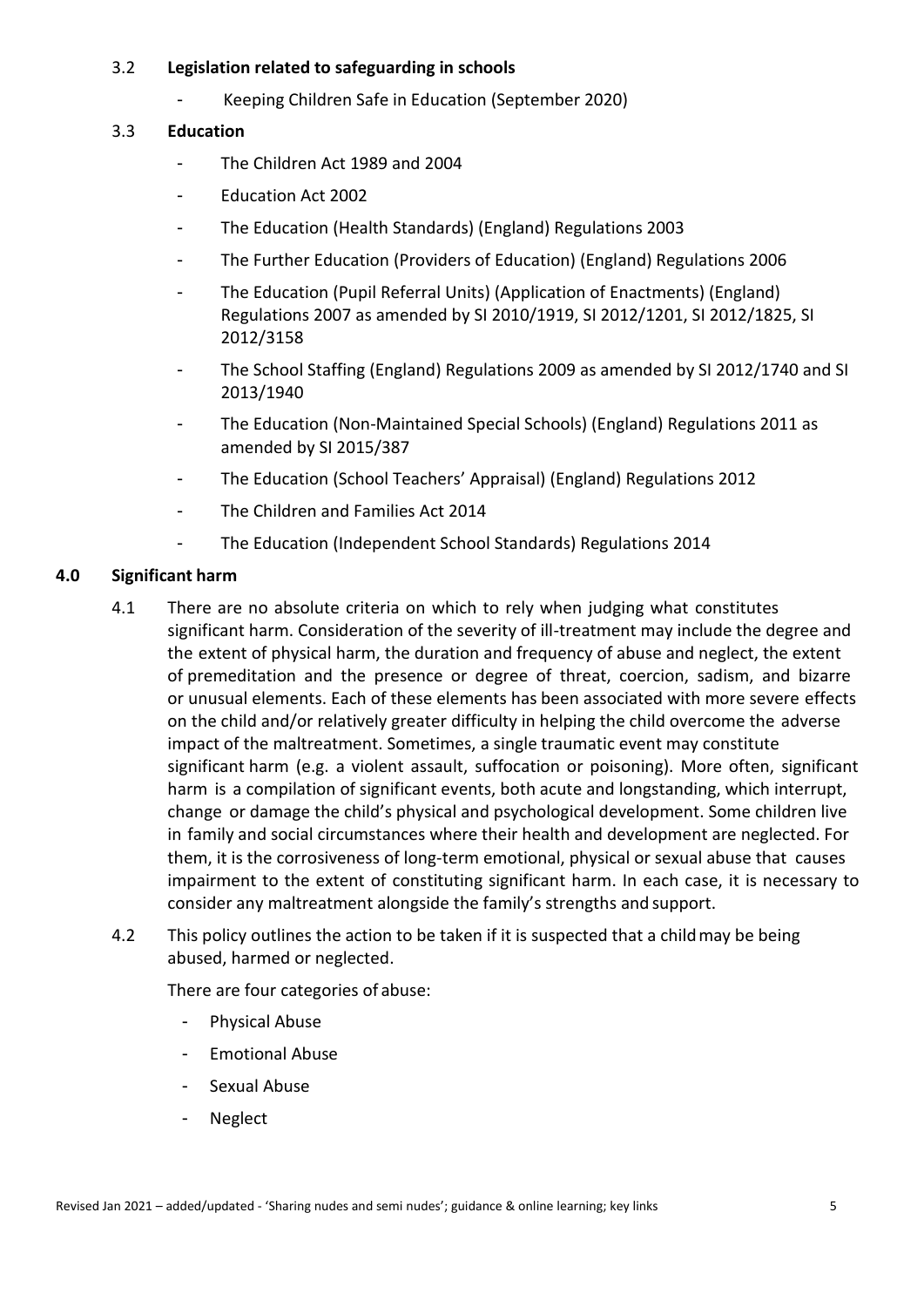- 4.3 It is acknowledged that a child can be abused, harmed or neglected in a family, institution or community setting or online by someone known to them or, less commonly, by a stranger;this includes someone in a position of trust such as a school staff member or professionals in other services around the child.
- 4.4 All staff should also be aware that mental health problems can, in some cases, be an indicator that a child has suffered or is at risk of suffering abuse, neglect or exploitation. Where children have suffered abuse and neglect, or other potentially traumatic adverse childhood experiences, this can have a lasting impact throughout childhood, adolescence and into adulthood. It is key that staff are aware of how these children's experiences can impact on their mental health, behaviour and education.
- 4.5 Safeguarding and the promotion of a child's welfare covers all aspects of the child'slife and the school is committed to ensuring that all its actions in respect of a child are compatible with this aim. If there are concerns about a child's welfare that do not meet the thresholds of child abuse the school will consider whether the Early Help approach should be considered. Early identification of concerns and the use of Early Help to develop a multi-agency plan for the child can reduce the risk of subsequent abuse.

# **5.0 Context**

- 5.1 The content of this policy is applicable to all paid staff, supply staff, volunteers and Governors.
- 5.2 All adults in school have a full and active part to play in protecting our children from harm.
- 5.3 All adults in school believe that our school should provide a caring, positive, safe and stimulating environment which promotes the social, physical and moral development of the individual child.
- 5.4 The aims of this policy are:
	- To support the child's development in ways that will foster security, confidence and independence.
	- To raise the awareness of both teaching and support staff for the need to safeguard children and of their responsibilities in identifying and reporting possible cases of abuse.
- 5.5 Adopting child protection guidelines through procedures and a code of conductfor staff, supply staff and volunteers:
	- To provide a systematic means of monitoring children known or thought to be at risk of harm.
	- To support pupils who have suffered abuse in accordance with their agreed Child Protection Plan.
	- To emphasise the need for good levels of appropriate communication between all members of staff, and with external agencies.
	- By strictly following safer recruitment requirements, ensuring that all adults within our school who have access to children have been checked as to their suitability.
	- To set out a structured procedure within the school community in cases of suspected abuse.
	- By sharing information about child protection and good practice with children, parents and carers, staff, supply staff and volunteers.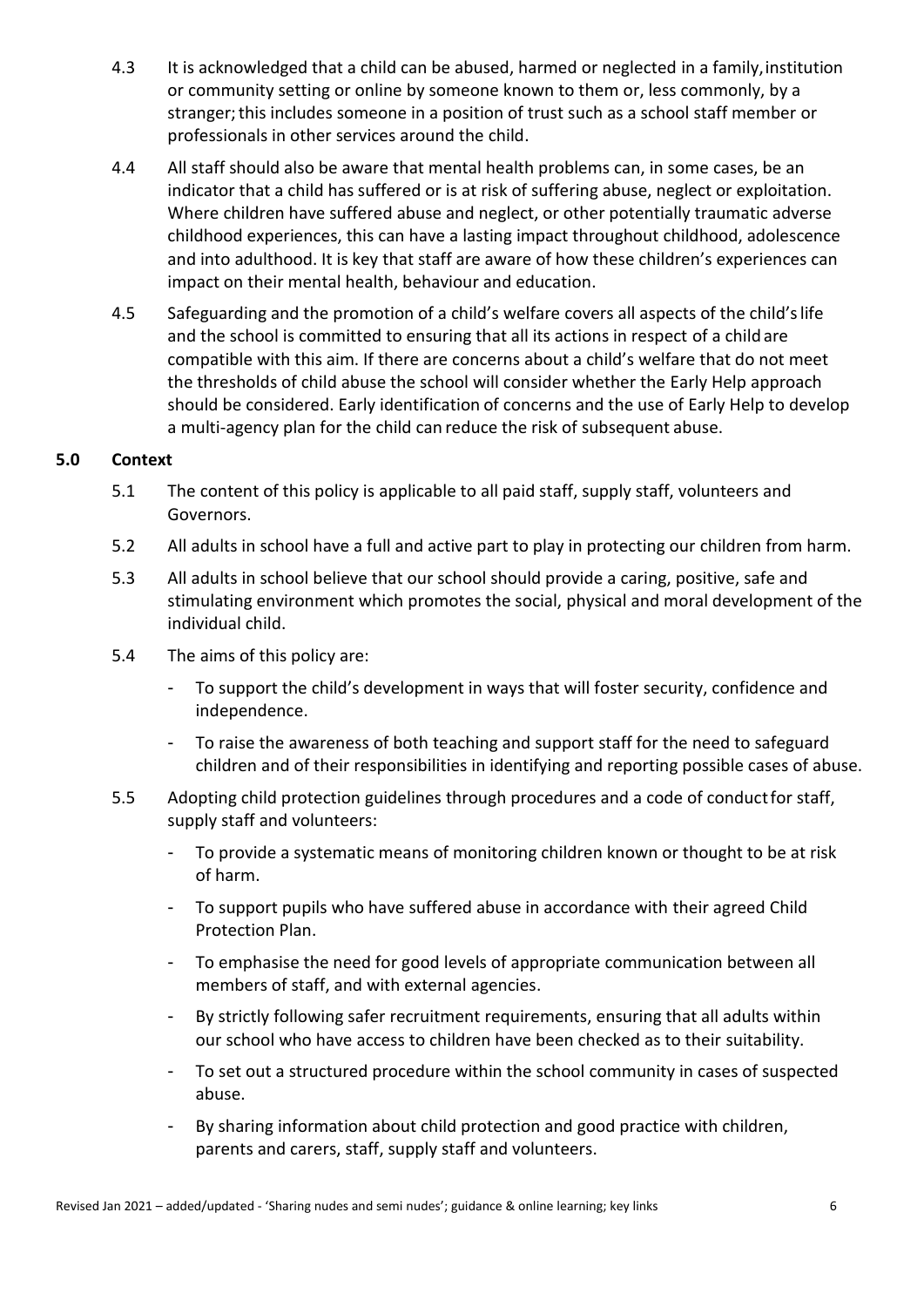- To promote effective working relationships with other agencies, especially the Police, Social Care and Health. Sharing information about concerns with agencies who need to know, andinvolving parents and children appropriately.
- To ensure all staff are aware of the school's code of conduct.
- To ensure all staff have signed the AUP acceptable use policy
- By providing effective management for staff, supply staff and volunteers through support, supervision and training.
- 5.6 Equality

Some children's circumstances mean they are more vulnerable to abuse and/or less able to easily access services. These children often require a high degree or awareness and cooperation between professionals in different agencies, both in recognising and identifying their needs and in acting to meet those needs: Children in Specific Circumstances, edition 5, London Child Protection Procedures; KCSIE 2018 Para 102 and following.

#### **6.0 In school safeguarding and child protection procedures**

- 6.1 Our school procedures for safeguarding children will be in line with the London Borough of Havering and Havering Local Safeguarding Children Board procedures; Edition 5 of the London Child Protection Procedures provides comprehensive guidance. We will ensure that:
	- We have a Designated Safeguarding Lead who has responsibility for Child Protection and who undertakes regular training for this role.
	- We have at least two designated Safeguarding deputies who will act in the Designated Safeguarding Lead's absence.

*(Throughout this policy 'Designated Safeguarding Lead' refers to the DSL or any team members. All team members are able to act equally. They work as a team.).*

The Safeguarding and child protection team are:

- Teneille Dardis, DSL
- Vicki Fackler, Deputy DSL
- James Hawes, Deputy DSL

-Julie Cook, Deputy DSL

The Designated Safeguarding Lead is a member of the Senior Leadership Team of Lime Academy Ravensbourne.

- Those named above have received appropriate training. The Designated Safeguarding Lead and their deputies will attend all whole staff in school training and undertake additional formal training at least every two years. The Safeguarding Team will keep themselves up to date throughout the year.
- All school staff will receive training at least every year, with ongoing updates through the year. Training will always include a reminder of in school referral processes. Topics may include:
	- Signs and symptoms of abuse
	- Prevent
	- CSE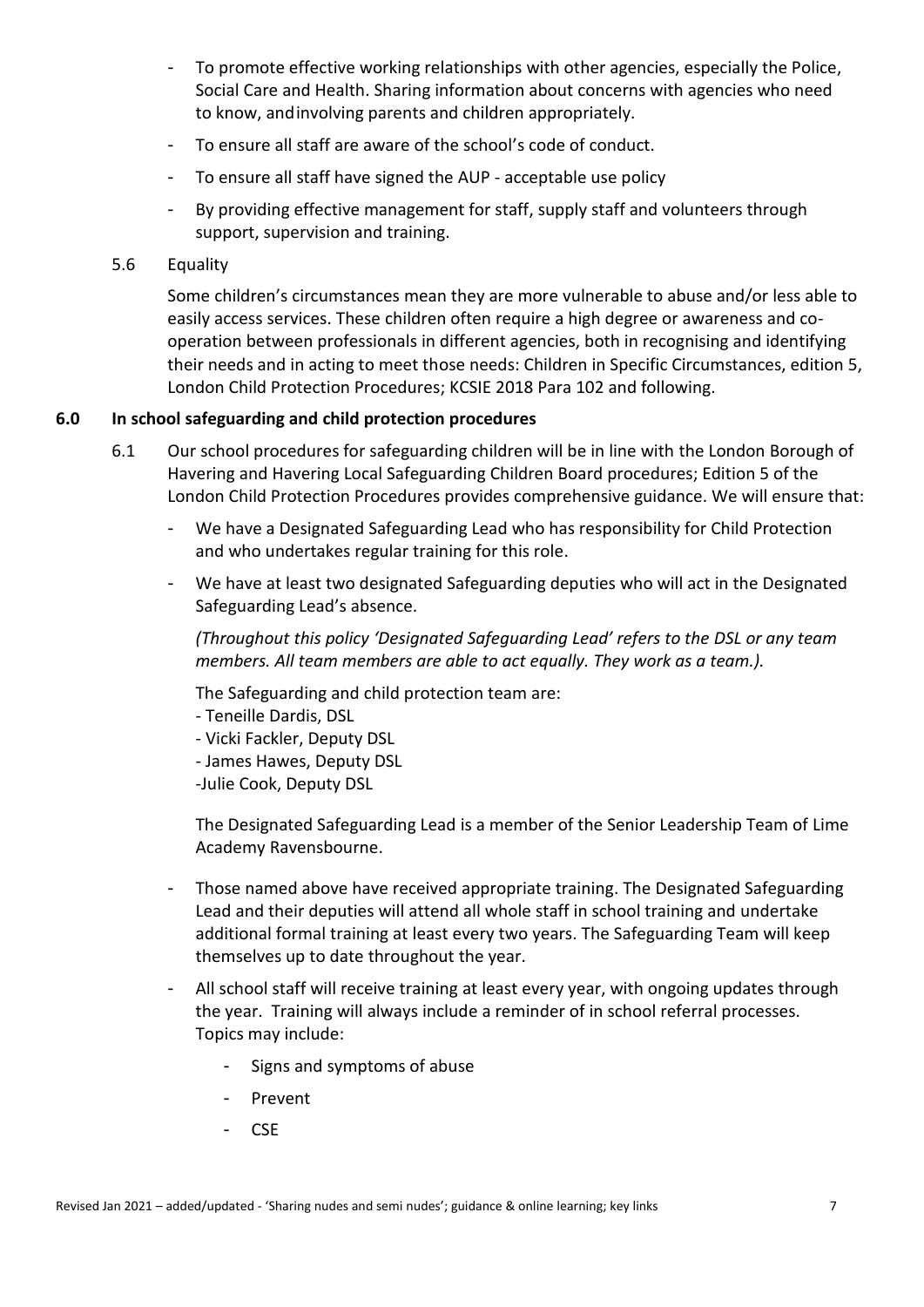- Online Safety
- FGM
- We have a designated Governor for Child Protection/Safeguarding. This person is Shelley Eugene
- 6.2 All staff will have access to and understand the process for logging a concern about a child.

At Lime Academy Ravensbourne we use MyConcern to log all safeguarding concerns.

- 6.3 In the event that there are concerns about a child, the Designated Safeguarding Lead will access the London Borough of Havering MASH indicators of need and the London Child Protection Procedures 5<sup>th</sup> edition to inform their decision-making process with regard to the presenting safeguarding concerns.
- 6.4 The Children Act 1989 introduced the concept of significant harm as the threshold that justifies compulsory intervention in family life in the best interests of the children, and gives local authorities a duty to make enquiries to decide whether they should take action to safeguard or promote the welfare of a child who is suffering, or likely to suffer, significant harm.
	- 6.4.1 All members of staff will develop their understanding of the signs and indicators of abuse and of their responsibility for referring any concerns.

All staff should be aware that abuse, neglect and safeguarding issues are rarely stand-alone events that can be covered by one definition or label. In most cases, multiple issues will overlap with one another.

All staff should be aware that safeguarding incidents and/or behaviours can be associated with factors outside the school and/or can occur between children outside of these environments.

- 6.4.2 Induction for all new members of staff, governors, supply staff and volunteers will include:
	- safeguarding and child protection policy
	- staff code of conduct and staff acceptable use policy
	- behaviour policy
	- procedures for managing children who are missing education.
- 6.4.3 All members of staff will read Keeping Children safe in Education 2018, part 1 and Annexe A. Senior Leadership will support all staff in understanding this key document and implementing it in their practice.
- 6.4.4 All members of staff will be expected to know how to access edition 5 of the London Child Protection Procedures at [http://www.londoncp.co.uk/.](http://www.londoncp.co.uk/)
- 6.4.5 All members of staff will know how to respond to a pupil who discloses abuse. It is vital that our actions do not abuse the child further or prejudice further enquiries, for example:
	- Stay calm, listen to the child and if you are shocked by what is being said try not to show it.
	- Do not promise confidentiality; you can however promise privacy, reassure the child they have done the right thing. Explain who you will have to tell and why.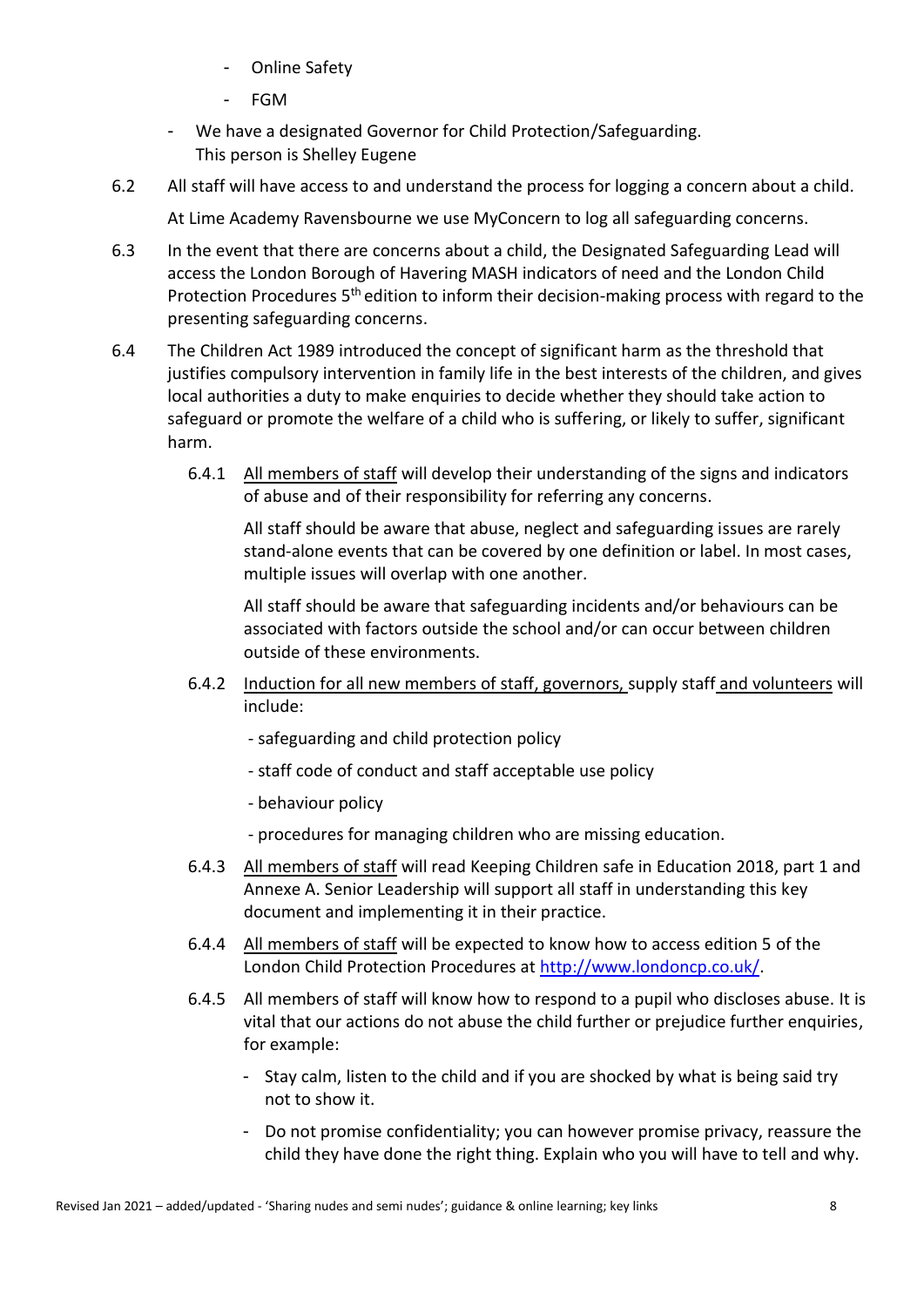- If a child is making a disclosure the pace should be dictated by the child. Do not ask leading questions, for example 'what did they do next?' It is our role to listen, not to investigate. Use open questions such as 'is there anything else you wish to tell me?'
- Accept what they are telling you; do not make judgements.
- Reassure the child that they have done the right thing in telling you. Do acknowledge how hard it was for them to tell you.
- Do not criticise the perpetrator; this may be someone they love.
- Tell them what you will do next and with whom the information will be shared.
- Pass this information on immediately to your Designated Safeguarding Lead.
- 6.5 All staff, in the absence of a member of the safeguarding team, may raise concerns directly with MASH (MASH includes Children's Social Care and Police).
- 6.6 After a child has disclosed abuse, the Designated Safeguarding Lead should take immediate action to contact MASH (MASH includes Children's Social Care and Police).
	- 6.6.1 All staff must report all information **immediately**, on the same working day, to the Designated Safeguarding Lead.
	- 6.6.2 The conduct of staff when in a 1:1 situation with a child should be managed in a way that would not lead any reasonable person to question their motives or intentions. All staff must ensure that their behaviour and actions do not place children or themselves at risk of harm or of allegations of harm to children. All staff must be aware of the school's 'Whistleblowing and Managing Allegations Policy' and how to access it.
	- 6.6.3 All parents/carers will be made aware of the possibilities of staff members' actions with regard to child protection procedures.
	- 6.6.4 All parents/carers, as part of the child induction process, will be made aware of the Safeguarding and Child Protection Policy, which is on the school website: www limeacademyravensbourne.org
- 6.7 We will review our Safeguarding and Child Protection Procedures at least annually and complete a London Borough of Havering section 175 audit. A copy of the audit will be sent to the School Safeguarding Lead in Havering and also shared with the Quality Assurance Inspector.

# **7.0 Covid-19 – additional safeguarding responsibilities**

# 7.1 **Keeping in touch with children including children not in school (also see the school outbreak management plan)**

Contact details for parents and carers, and additional emergency contact numbers should be kept up to date. There is a recognition that there may be changes in details about family circumstances over this time. The school will do everything possible to update contact and welfare information for children and their families.

If children are at home, first day calling will be in place and children working at home should have reporting routes for raising concerns, including worries about being online.

The school will have regular contact arrangements with families and children when they are learning at home (during lockdown or when a bubble has to self-isolate).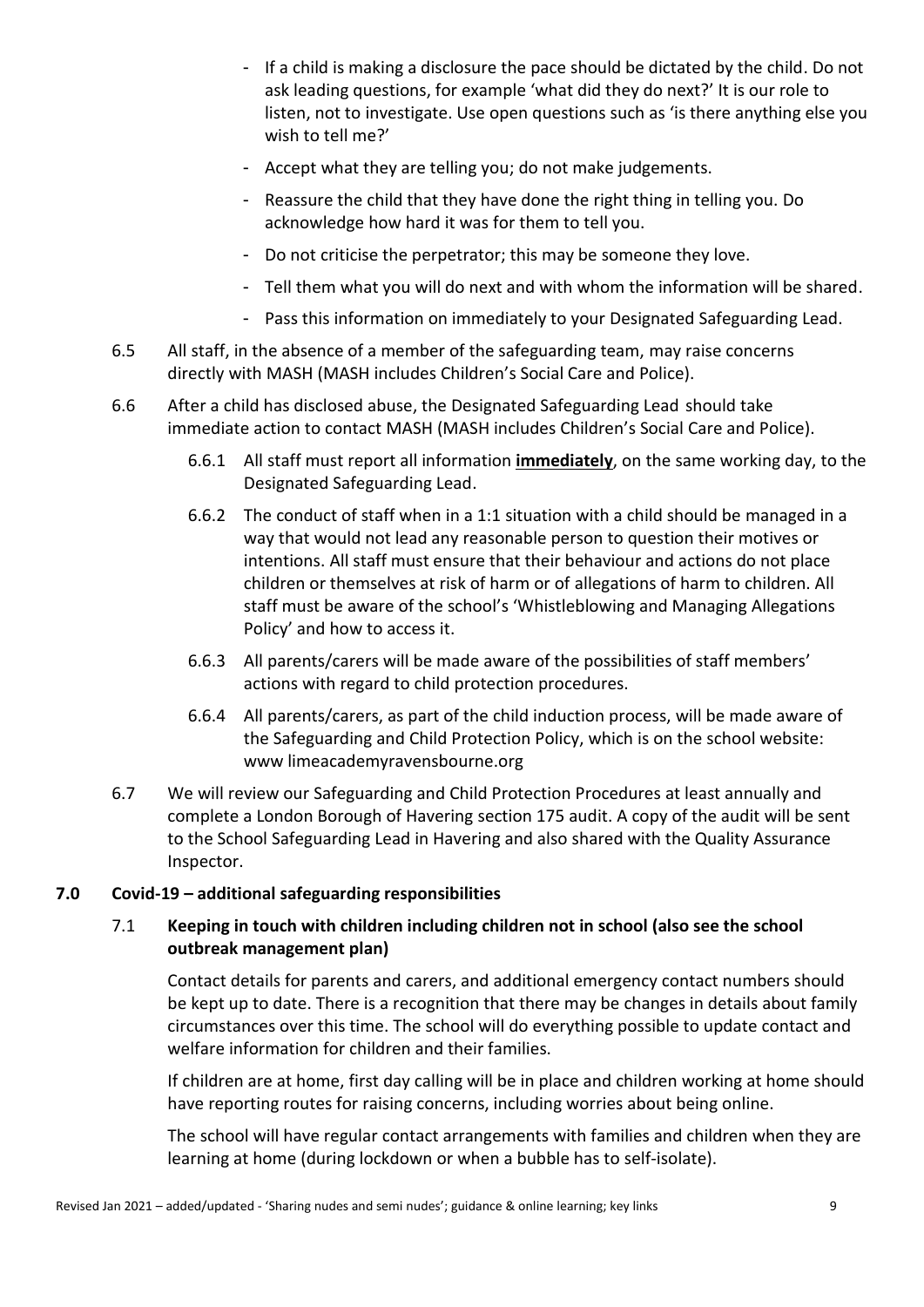# 7.2 **Reporting concerns about children (face to face or via phone, video or similar)**

All staff, in school or working from home must understand how to raise a concern. This should be immediate reporting to the DSL / Team using existing school processes. Staff could (face to face or digitally)

- Talk to a DSL/Team member if they are in school
- If DSL/team are not in school go to the SLT member in school; additionally contact the DSL or team member by phone, video or similar
- Use counselling / pastoral / Thrive / ELSA practitioners to support a disclosure in school if the DSL/team are not on site.

All types of risk and harm sadly continue. As children return to school disclosures will rise, it is important that COVID 19 does not overshadow and stop staff from seeing harm and identifying and raising concerns.

Staff should be aware that some risk areas are likely to have increased:

- Domestic violence and domestic abuse
- Child criminal exploitation
- Prevent
- Welfare concerns because of bereavement, poverty or job loss

#### 7.3 **Mental Heath**

Appropriate support for children's mental health and well-being should be in place. It may be delivered in school, or from specialist staff or multi agency support services.

The school will work to ensure that the request from Havering Youth Parliament is a key element in supporting all children. *"Please take our range of emotions into account".*

#### 7.4 **Learning online**

During lockdown or when bubbles are required to self-isolate, the school will continue to provide learning opportunities. This will be a blend of activities to undertake at home, online activities and live virtual opportunities. There will be protocols for participation, for school staff and for the children at home. School staff should be aware that if they observe anything or concern, or if a disclosure is made in a virtual environment, the usual procedures apply and the concern will be taken straight to the DSL.

Links to school policies

- Online safety policy
- Remote learning policy
- Procedures for virtual learning / virtual meetings

# **8.0 Types of abuse, neglect and other safeguarding concerns**

These definitions are from 'Working Together' (2018) and 'Keeping Children Safe in Education' (2020):

**Abuse**: a form of maltreatment of a child. Somebody may abuse or neglect a child by inflicting harm or by failing to act to prevent harm. Children may be abused in a family or in an institutional or community setting by those known to them or, more rarely, by others. Abuse can take place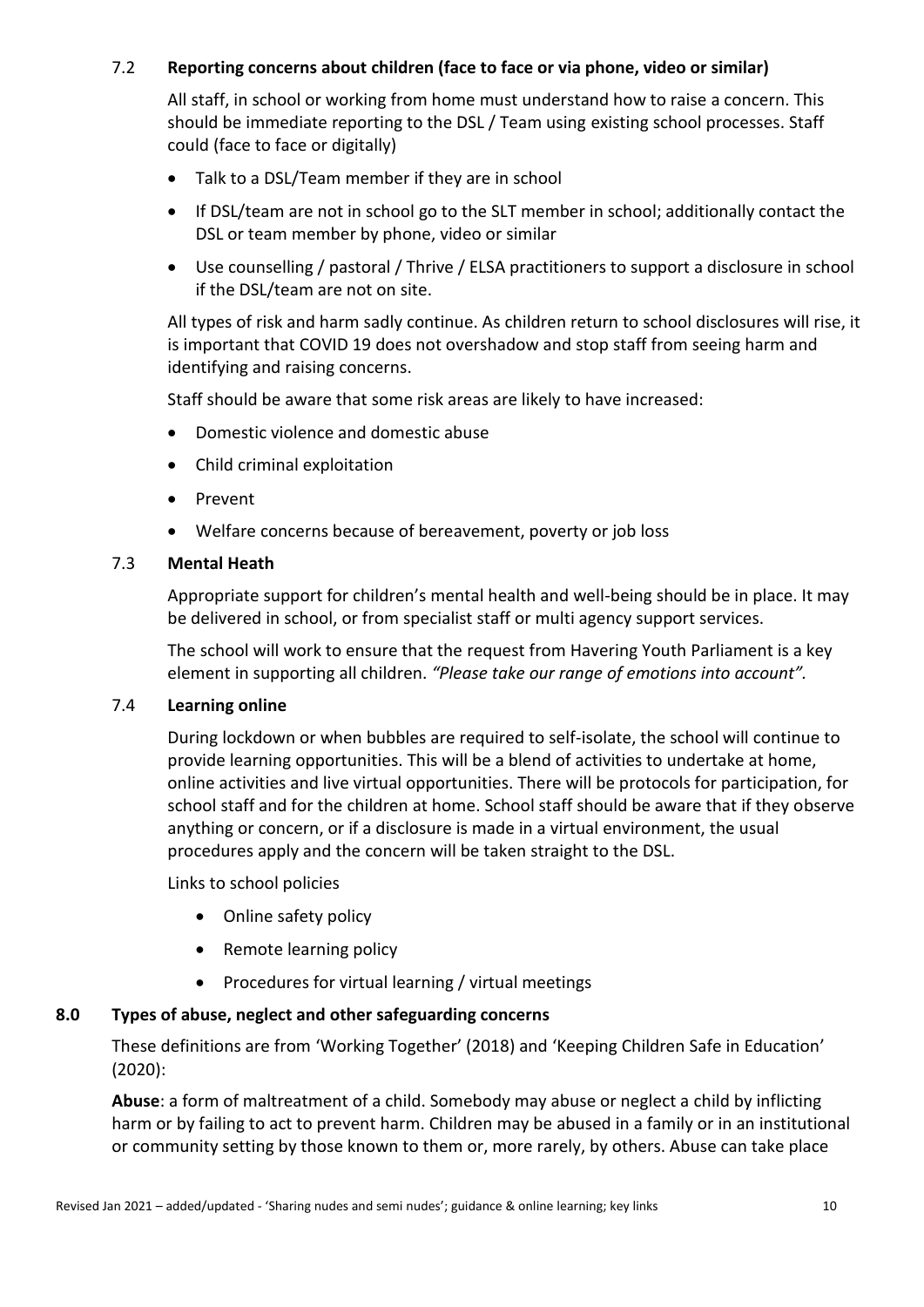wholly online, or technology may be used to facilitate offline abuse. They may be abused by an adult or adults or by another child or children.

- 8.1 **Physical abuse**: a form of abuse which may involve hitting, shaking, throwing, poisoning, burning or scalding, drowning, suffocating or otherwise causing physical harm to a child. Physical harm may also be caused when a parent or carer fabricates the symptoms of, or deliberately induces, illness in a child.
- 8.2 **Emotional abuse:** the persistent emotional maltreatment of a child such as to cause severe and adverse effects on the child's emotional development. It may involve conveying to a child that they are worthless or unloved, inadequate, or valued only insofar as they meet the needs of another person. It may include not giving the child opportunities to express their views, deliberately silencing them or 'making fun' of what they say or how they communicate. It may feature age or developmentally inappropriate expectations being imposed on children. These may include interactions that are beyond a child's developmental capability as well as overprotection and limitation of exploration and learning, or preventing the child participating in normal social interaction. It may involve seeing or hearing the ill-treatment of another. It may involve serious bullying (including online bullying), causing children frequently to feel frightened or in danger, or the exploitation or corruption of children. Some level of emotional abuse is involved in all types of maltreatment of a child, although it may occur alone.
- 8.3 **Sexual abuse**: involves forcing or enticing a child or young person to take part in sexual activities, not necessarily involving a high level of violence, whether or not the child is aware of what is happening. The activities may involve physical contact, including assault by penetration (for example rape or oral sex) or non-penetrative acts such as masturbation, kissing, rubbing and touching outside of clothing. They may also include non-contact activities, such as involving children in looking at, or in the production of, sexual images, watching sexual activities, encouraging children to behave in sexually inappropriate ways, or grooming a child in preparation for abuse (including via the internet). Sexual abuse is not solely perpetrated by adult males. Women can also commit acts of sexual abuse, as can other children. The sexual abuse of children by other children is a specific safeguarding issue in education
- 8.4 **Neglect:** the persistent failure to meet a child's basic physical and/or psychological needs, likely to result in the serious impairment of the child's mental or physical health or development. Neglect may occur during pregnancy as a result of maternal substance abuse. Once a child is born, neglect may involve a parent or carer failing to: provide adequate food, clothing and shelter (including exclusion from home or abandonment); protect a child from physical and emotional harm or danger; ensure adequate supervision (including the use of inadequate care-givers); or ensure access to appropriate medical care or treatment. It may also **include neglect of, or unresponsiveness to, a child's basic emotional needs**.

# 8.5 **Child Sexual Exploitation (CSE) and Child Criminal Exploitation (CCE)**

Both CSE and CCE are forms of abuse and both occur where an individual or group takes advantage of an imbalance in power to coerce, manipulate or deceive a child into sexual or criminal activity. Whilst age may be the most obvious, this power imbalance can also be due to a range of other factors including gender, sexual identity, cognitive ability, physical strength, status, and access to economic or other resources. In some cases, the abuse will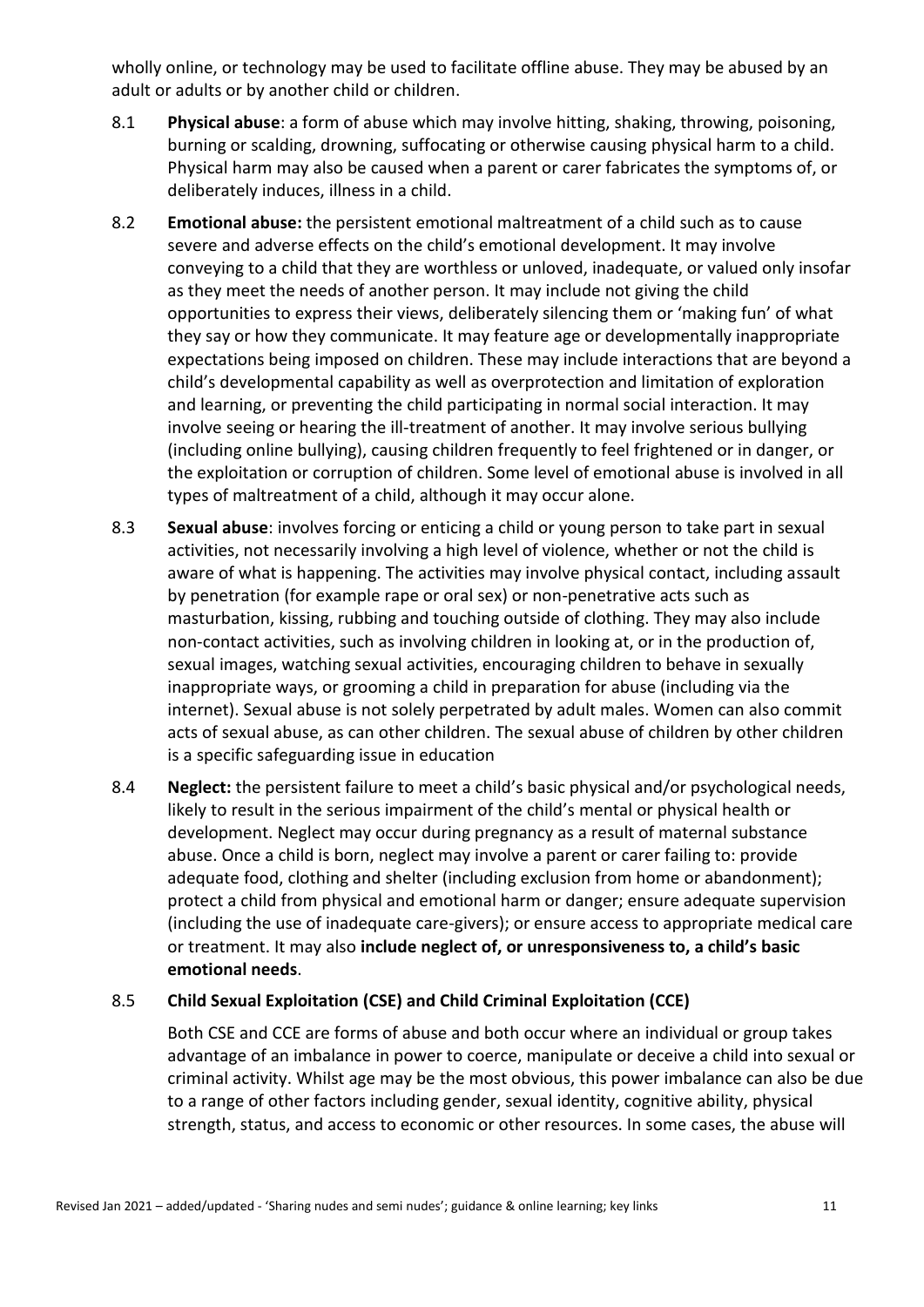be in exchange for something the victim needs or wants and/or will be to the financial benefit or other advantage (such as increased status) of the perpetrator or facilitator.

The abuse can be perpetrated by individuals or groups, males or females, and children or adults. The abuse can be a one-off occurrence or a series of incidents over time, and range from opportunistic to complex organised abuse. It can involve force and/or enticementbased methods of compliance and may, or may not, be accompanied by violence or threats of violence. Victims can be exploited even when activity appears consensual and it should be noted exploitation as well as being physical can be facilitated and/or take place online.

CSE and CCE do not always involve physical contact; it can also occur through the use of technology.

# 8.5.1 **Child Criminal Exploitation (CCE)**

CCE can include children being forced to work in cannabis factories, being coerced into moving drugs or money across the country. forced to shoplift or pickpocket, or to threaten other young people.

Some of the following can be indicators of CCE:

- children who appear with unexplained gifts or new possessions;
- children who associate with other young people involved in exploitation;
- children who suffer from changes in emotional well-being;
- children who misuse drugs and alcohol;
- children who go missing for periods of time or regularly come home late; and
- children who regularly miss school or education or do not take part in education.

# 8.5.2 **Child Sexual Exploitation (CSE**)

CSE can affect any child or young person (male or female) under the age of 18 years, including 16 and 17 year olds who can legally consent to have sex;

It can include both contact (penetrative and non-penetrative acts) and noncontact sexual activity; may occur without the child or young person's immediate knowledge (e.g. through others copying videos or images they have created and posted on social media).

The above CCE indicators can also be indicators of CSE, as can:

- children who have older boyfriends or girlfriends; and
- children who suffer from sexually transmitted infections or become pregnant

# 8.5.3 **County lines**

County lines is a term used to describe gangs and organised criminal networks involved in exporting illegal drugs (primarily crack cocaine and heroin) into one or more importing areas [within the UK], using dedicated mobile phone lines or other form of "deal line". Exploitation is an integral part of the county lines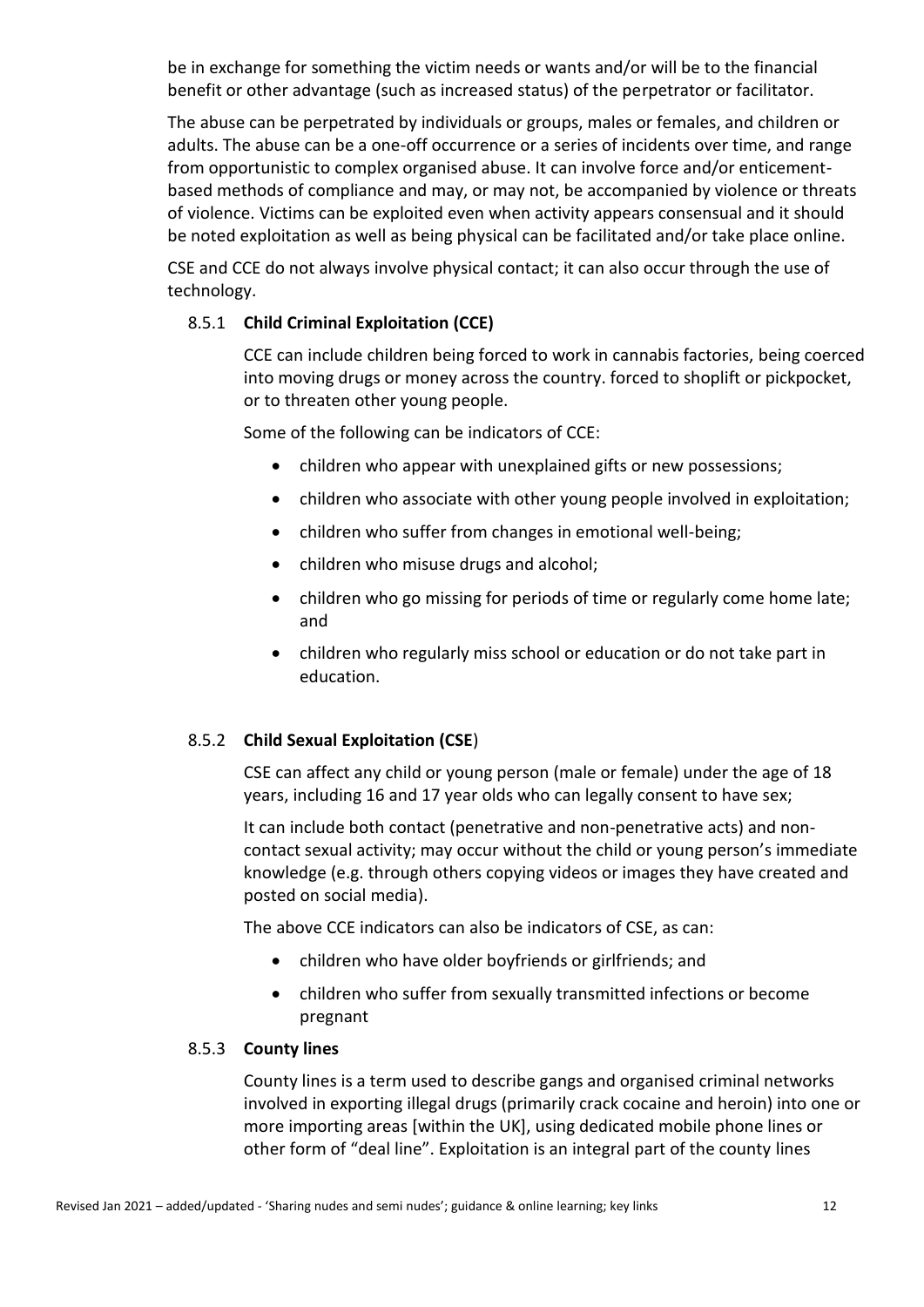offending model with children and vulnerable adults exploited to move [and store] drugs and money. Offenders will often use coercion, intimidation, violence (including sexual violence) and weapons to ensure compliance of victims. Children can be targeted and recruited into county lines criminal activity in a number of locations including schools, colleges, pupil referral units, special educational needs schools, children's homes and care homes. Children are often recruited to move drugs and money between locations and are known to be exposed to techniques such as 'plugging', where drugs are concealed internally to avoid detection. Children can easily become trapped by this type of exploitation as county lines gangs create drug debts and can threaten serious violence and kidnap towards victims (and their families) if they attempt to leave the county lines network.

One of the ways of identifying potential involvement in county lines are missing episodes, (both from home and school).

Staff must inform the Designated Safeguarding Lead if they have concerns about a child.

8.6 **So-called 'honour-based' abuse - which includes FGM, Forced Marriage and Breast Ironing:** encompasses incidents or crimes which have been committed to protect or defend the honour of the family and/or the community, including female genital mutilation (FGM), forced marriage, and practices such as breast ironing. Abuse committed in the context of preserving "honour" often involves a wider network of family or community pressure and can include multiple perpetrators. It is important to be aware of this dynamic and additional risk factors when deciding what form of safeguarding action to take. All forms of honour bases abuse are abuse (regardless of the motivation) and should be handled and escalated as such. Staff need to be alert to the possibility of a child being at risk of honour based abuse, or already having suffered honour based abuse.

Staff must inform the Designated Safeguarding Lead if they have concerns about a child.

8.7 **Female Genital Mutilation (FGM**): FGM comprises all procedures involving partial or total removal of the external female genitalia or other injury to the female genital organs. It is illegal in the UK and a form of child abuse with long-lasting harmful consequences. FGM typically takes place between birth and around 15 years old; however, it is believed that the majority of cases happen between the ages of 4 and 10.

Section 5B of the Female Genital Mutilation Act 2003 (as inserted by section 74 of the Serious Crime Act 2015) places a statutory duty upon professionals (including teachers) to immediately report to the police where they discover (either through disclosure by the victim or visual evidence) that FGM appears to have been carried out on a girl under 18. It will be rare for teachers to see visual evidence, and they should not be examining pupils.

Teachers must personally report to the police cases where they discover that an act of FGM appears to have been carried out. Unless the teacher has good reason not to, they should take the concern to the Designated Safeguarding Lead and together they would go to the Police.

If there are concerns that a girl is at risk or there is a suspected case, the in-school procedures should be followed, taking the concern immediately to the Designated Safeguarding Lead.

8.8 **Breast ironing:** is where young pubescent girls' breasts are ironed, massaged and/or pounded down through the use of hard or heated objects in order for the breasts to disappear or delay the development of the breasts entirely. The custom uses large stones,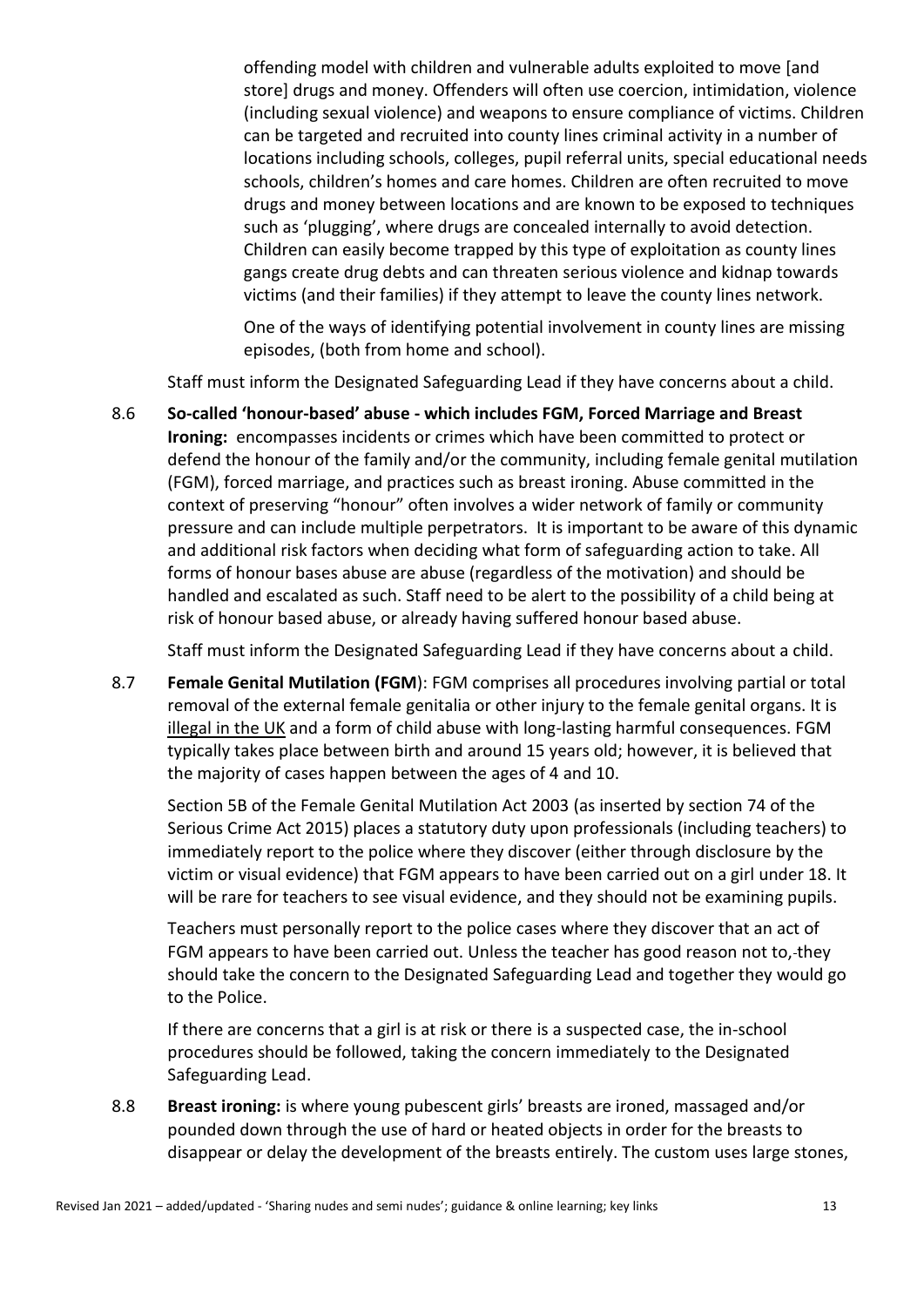a hammer or spatulas that have been heated over scorching coals to compress the breast tissue, or an elastic belt to press the breasts so as to prevent them from growing in girls as young as 9 years old. Much like Female Genital Mutilation (FGM), breast-ironing has been identified by the UN as one of five under-reported crimes relating to female-tofemale/gender-based violence.

The practice is performed usually by mothers and female relatives and it is believed that by carrying out this act:

- young girls will be protected from harassment, rape, abduction
- it will prevent early pregnancy that would tarnish the family name
- it will allow the girl to pursue education rather than be forced into early marriage
- it will delay pregnancy by "removing" signs of puberty
- girls may not appear sexually attractive to men

Most at risk: Young pubescent girls usually aged between 9 – 15 years old. It is a well-kept secret between the young girl and her female relatives who are likely to carry out the practice.

8.9 **Forced marriage:** Forcing a person into a marriage is a crime in England and Wales. A forced marriage is one entered into without the full and free consent of one or both parties and where violence, threats or any other form of coercion is used to cause a person to enter into a marriage. Threats can be physical or emotional and psychological. A lack of full and free consent can be where a person does not consent or where they cannot consent (if they have learning disabilities, for example). Nevertheless, some communities use religion and culture as a way to coerce a person into marriage. Schools can play an important role in safeguarding children from forced marriage.

Staff must inform the Designated Safeguarding Lead if they have concerns about a child.

8.10 **Prevent, Radicalisation and Extremism:** As part of the Counter Terrorism and Security Act 2015, schools have a duty to 'prevent people being drawn into terrorism'. This is the 'Prevent Duty'. Where staff are concerned that children and young people are developing extremist views or show signs of becoming radicalized, they should discuss this with the Designated Safeguarding Lead.

Preventing radicalisation: Children are vulnerable to extremist ideology and radicalisation. There is no single way of identifying whether a child is likely to be susceptible to an extremist ideology. Background factors combined with specific influences such as family and friends may contribute to a child's vulnerability. Similarly, radicalisation can occur through many different methods (such as social media) and settings (such as the internet).

As with other safeguarding risks all staff should be alert to changes in children's behaviour which could indicate that they may be in need of help or protection. Staff should use their judgement in identifying children who might be at risk of radicalisation taking their concerns to the Designated Safeguarding Lead.

The Designated Safeguarding Lead has received training about the Prevent Duty and tackling extremism and is able to support staff with any concerns they may have.

We use the curriculum to ensure that children and young people understand how people with extreme views share these with others, especially using the internet.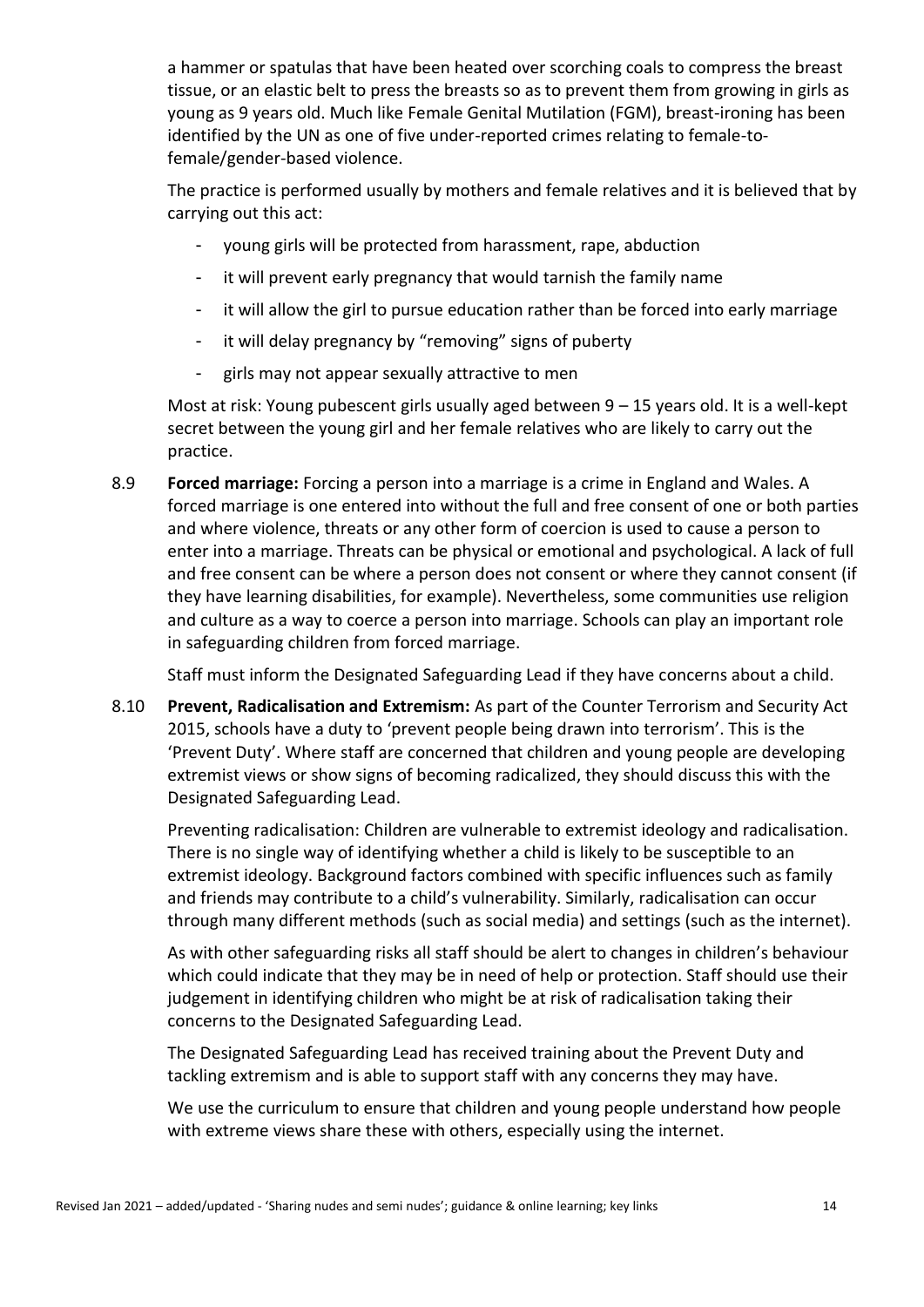We are committed to ensuring that our pupils are offered a broad and balanced curriculum that aims to prepare them for life in modern Britain. Teaching the school's core values alongside the fundamental British Values, supports quality teaching and learning, whilst making a positive contribution to the development of a fair, just and civil society.

8.11 **Sharing nudes and semi nudes (formerly Sexting):** The guidance relates to the taking, sending or sharing indecent, sexually explicit images or videos or children (under the age of 18). This may be via social networking sites and instant messaging apps and services.

This School is clear that nude images or videos of children are illegal. It may have extremely damaging and long-lasting consequences. The school understands that not all incidents are as a result of grooming by a perpetrator, and that some incidents are initiated by the child, as a demonstration of body confidence, body positivity, or maybe as part of an age appropriate relationship. We have a responsibility to work with children, their parents and carers in ensuring that all pupils are fully aware of the dangers and possible repercussions of sharing nude images and videos.

- 8.12 **Upskirting:** typically involves taking a picture under a person's clothing without them knowing, with the intention of viewing their genitals or buttocks to obtain sexual gratification, or cause the victim humiliation, distress or alarm. It is a criminal offence. Anyone of any gender, can be a victim.
- 8.13 **Missing:** A child going missing from education is a potential indicator of abuse or neglect. Staff should follow the school's procedures for unauthorised absence and for dealing with children that go missing from education, particularly on repeat occasions.

All staff should be aware that children going missing, particularly repeatedly, can act as a vital warning sign of a range of safeguarding possibilities. This may include abuse and neglect, which may include sexual abuse or exploitation and child criminal exploitation. It may indicate mental health problems, risk of substance abuse, risk of travelling to conflict zones, risk of FGM or risk of forced marriage. Staff should be aware of the school unauthorised absence and children missing from education procedures.

The school holds at least two contact numbers for every child. These will be used as part of the First Day Calling process.

- 8.14 **Children and the court system:** All staff should be aware that any child involved in legal proceedings should be made known to the Designated Safeguarding Lead. Children are sometime required to give evidence in criminal courts, either for crimes committed against them or for crimes they have witnessed. Where there is a family break up making child arrangements via the family courts following separation can be stressful and entrench conflict in families.
- 8.15 **Children with family members in prison:** Approximately 200,000 children have a parent sent to prison each year. These children are at risk of poor outcomes including poverty, stigma, isolation and poor mental health. Staff must inform the Designated Safeguarding Lead if they know a child has a family member in prison.
- 8.16 **Serious Violence**: All staff should be aware of the indicators, which may signal that children are at risk from, or are involved in serious violent crime. These may include increased absence from school, a change in friendships or relationships with older individuals or groups, a significant decline in performance, signs of self harm or a significant change in well being or signs of assault or unexplained injuries. Unexplained gifts or new possessions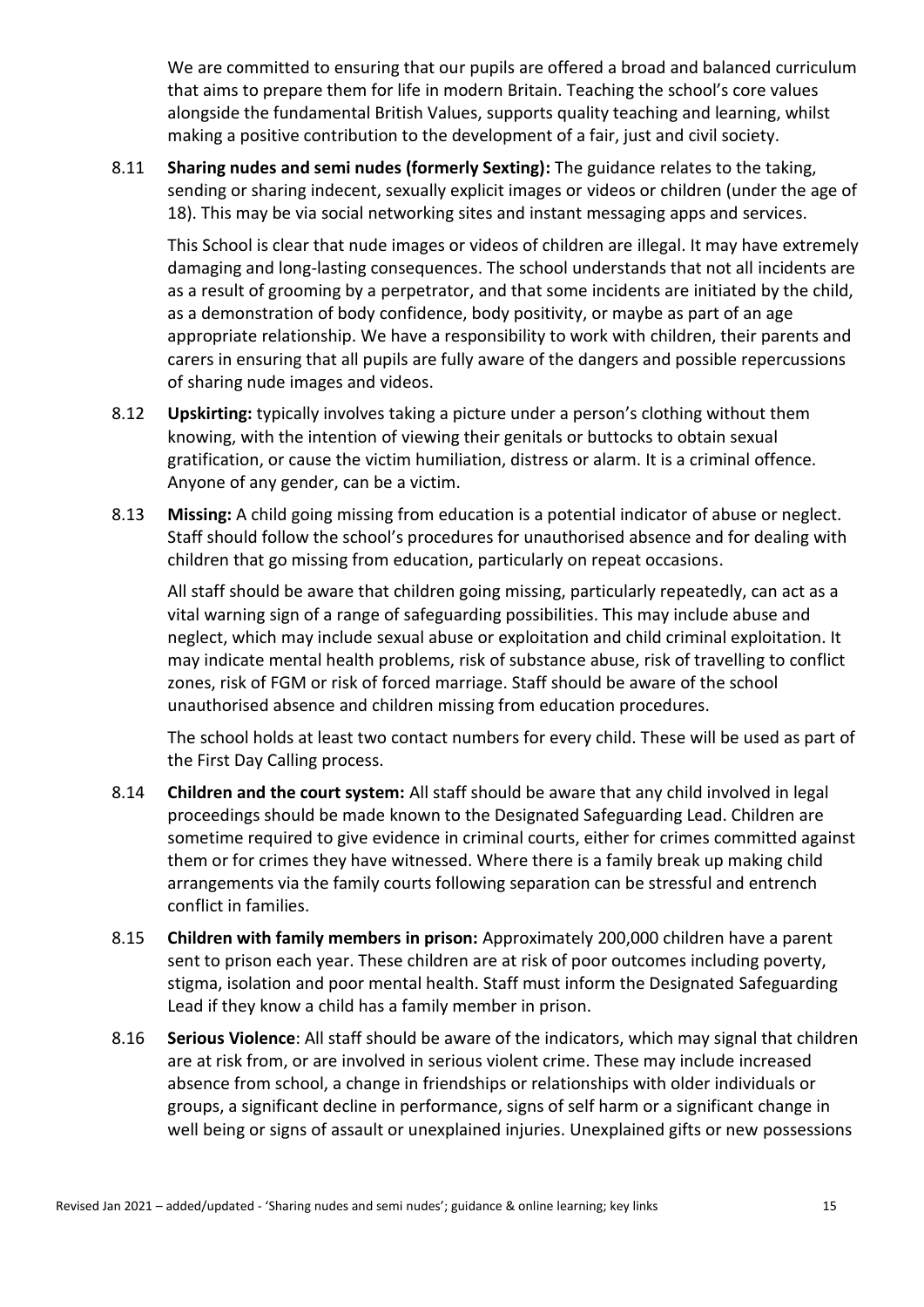could also indicate that children have been approached by, or are involved with, individuals associated with criminal networks or gangs.

8.17 **Domestic abuse and Domestic Violence:** Any incident or pattern of incidents of controlling, coercive, threatening behaviour, violence or abuse between those aged 16 or over who are, or have been, intimate partners or family members regardless of gender or sexuality. The abuse can encompass, but is not limited to: psychological; physical; sexual; financial; and emotional. All children can witness and be adversely affected by domestic abuse in the context of their home life where domestic abuse occurs between family members.

Exposure to domestic abuse and/or violence can have a serious, long lasting emotional and psychological impact on children. In some cases, a child may blame themselves for the abuse or may have had to leave the family home as a result. Domestic abuse affecting young people can also occur within their personal relationships, as well as in the context of their home life.

Staff must inform the Designated Safeguarding Lead if they have concerns about a child.

# 8.17.1 **Operation Encompass**

At Lime Academy Ravensbourne we are working in partnership with the Metropolitan Police and Children's Services to identify and provide appropriate support to pupils who have experienced domestic violence in their household; this scheme is called Operation Encompass.

The purpose of Operation Encompass is to safeguard and support children and young people who have been involved in or witness to a domestic abuse incident. Domestic abuse impacts on children in a number of ways. Children are at increased risk of physical injury during an incident, either by accident or because they attempt to intervene. Even when not directly injured, children are greatly distressed by witnessing the physical and emotional suffering of a parent.

Encompass has been created to highlight this situation. It is the implementation of key partnership working between the police and schools. The aim of sharing information with local schools is to allow 'Key Adults' the opportunity of engaging with the child and to provide access to support that allows them to remain in a safe but secure familiar environment.

Police and school work together to provide emotional and practical help to children. The system ensures that when police are called to an incident of domestic abuse, where there are children in the household who have experienced the domestic incident, the police will inform (via a secure online system) the DSL before the child or children arrive at school the following day.

On receipt of any information, the DSL will decide on the appropriate support the child requires, this should be covert dependent on the needs and wishes of the child. All information sharing and resulting actions will be undertaken in accordance with the Metropolitan Police and MASH Encompass Protocol Data Sharing Agreement. We will record this information and store this information in accordance with the record keeping procedures outlined in this policy.

The purpose and procedures in Operation Encompass have been shared with all parents and governors, is detailed as part of the school's Safeguarding Policy and published on our school website.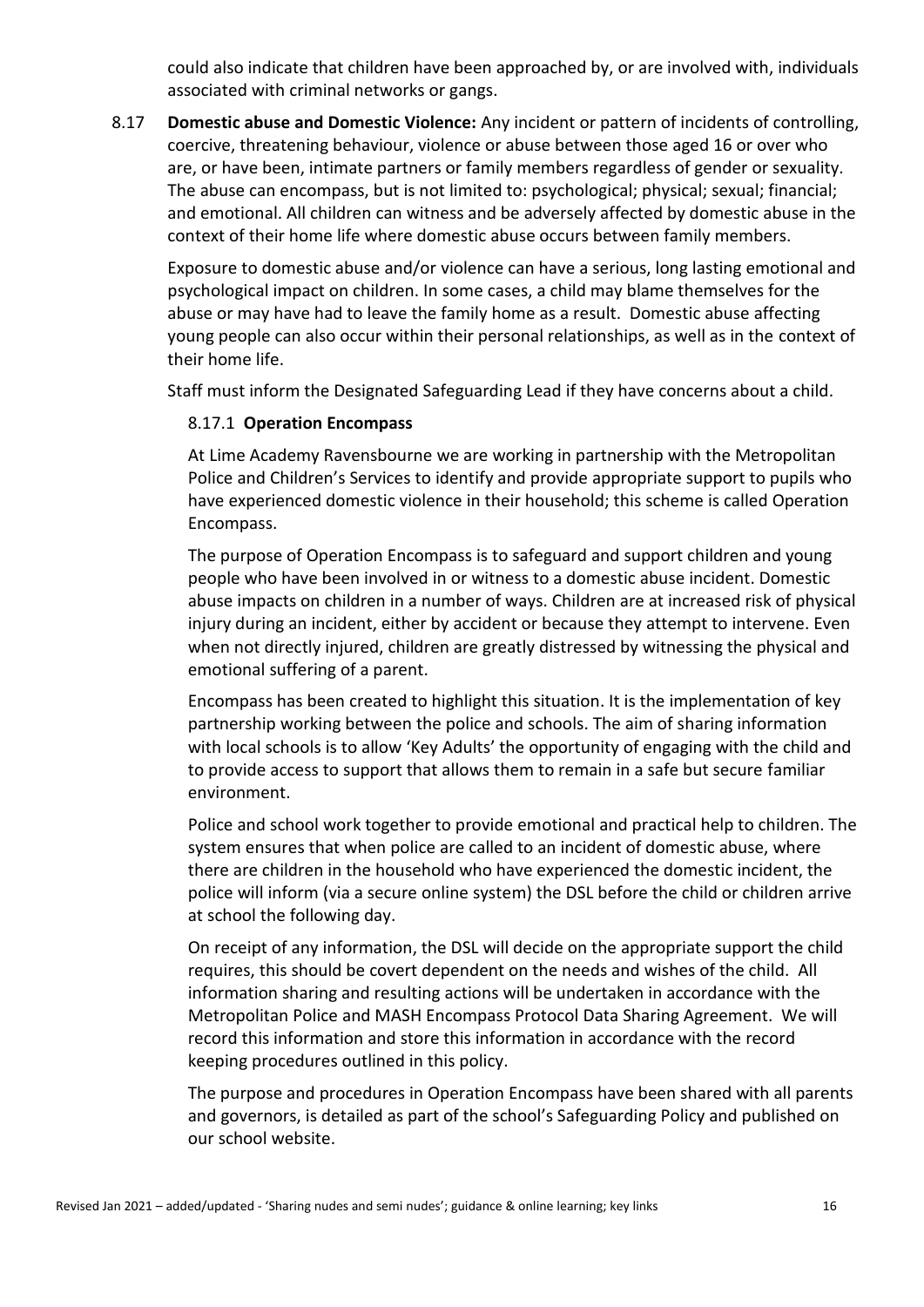At Lime Academy Ravensbourne details our key Operation Encompass link is Julie Cook.

8.18 **Homelessness**: Being homeless or being at risk of becoming homeless presents a real risk to a child's welfare. The designated safeguarding lead has contact details and referral routes in to the Havering Housing so they can raise/progress concerns at the earliest opportunity. Indicators that a family may be at risk of homelessness include household debt, rent arrears, domestic abuse and anti-social behaviour, as well as the family being asked to leave a property. There should always be a MASH referral if a child has been harmed or is at risk of harm.

In most cases school staff will be considering homelessness in the context of children who live with their families, and intervention will be on that basis. However, it is also recognised that in some cases 16 and 17 year olds could be living independently from their parents or guardians, for example through their exclusion from the family home, and will require a different level of intervention and support. Children's services will be the lead agency for these young people and the designated safeguarding lead will ensure appropriate referrals are made based on the child's circumstances.

Staff must inform the Designated Safeguarding Lead if they have concerns about a child.

8.19 **Peer on peer abuse**: Children can abuse other children. This is generally referred to as peer on peer abuse and can take many forms. This can include (but is not limited to) bullying (including online bullying) within intimate partner relationships; sexual violence and sexual harassment; physical abuse such as hitting, kicking, shaking, biting, hair pulling, or otherwise causing physical harm; sexting and initiating/hazing type violence and rituals.

**Sexual violence and sexual harassment between children:** Sexual violence and sexual harassment can occur between two children of **any** age and sex. It can also occur through a group of children sexually assaulting or sexually harassing a single child or group of children.

Children who are victims of sexual violence and sexual harassment will likely find the experience stressful and distressing. This will, in all likelihood, adversely affect their educational attainment. Sexual violence and sexual harassment exist on a continuum and may overlap. They can occur online and offline (both physical and verbal) and are never acceptable. It is important that **all** victims are taken seriously and offered appropriate support. Staff should be aware that some groups are potentially more at risk. Evidence shows girls, children with SEND and LGBT children are at greater risk.

Staff should be aware of the importance of:

- making clear that sexual violence and sexual harassment is not acceptable, will never be tolerated and is not an inevitable part of growing up;
- not tolerating or dismissing sexual violence or sexual harassment as "banter", "part of growing up", "just having a laugh" or "boys being boys"; and
- challenging behaviours (potentially criminal in nature), such as grabbing bottoms, breasts and genitalia, flicking bras and lifting up skirts. Dismissing or tolerating such behaviours risks normalising them.

Staff must inform the Designated Safeguarding Lead if they have concerns about a child.

8.20 **Online Safety**: The detail of online harm and abuse is in the school's online safety policy. The online world develops and changes at great speed. New opportunities, challenges and risks are appearing all the time. The DSL supported by the DSL team and specific staff who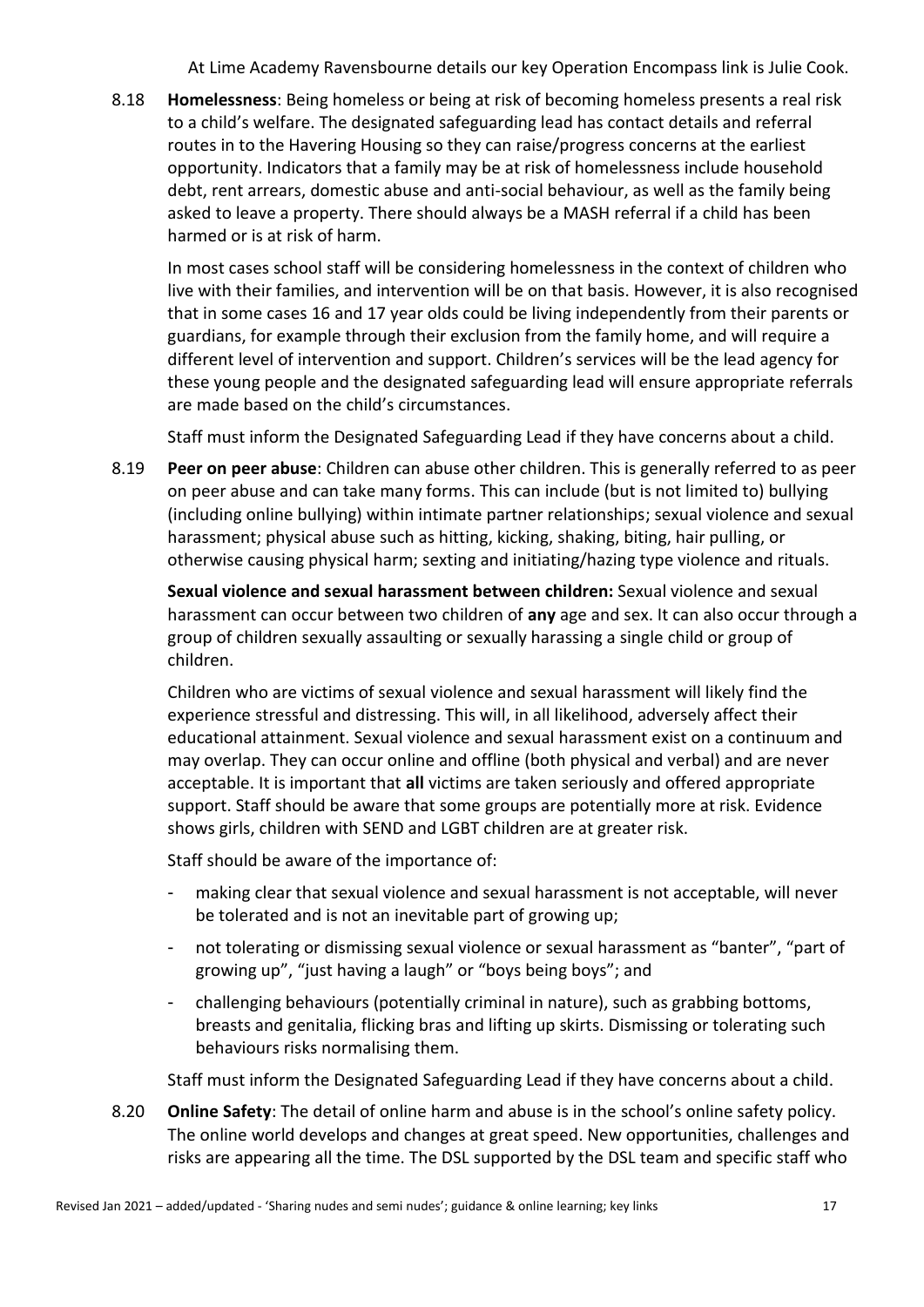have expertise in Online Safety will stay up to date with the latest devices, platforms, apps, trends and related threats.

The school and the governing body keep children safe online when they are in school and when they are learning online at home. This includes ensuring children know how to recognise risk and ask for help.

DfE 'Teaching Online Safety in school' outlines how the curriculum will support children to learn about risk and responsibility.

Online safety concerns will be taken to the DSL in the same way as any other form of harm, or risk of harm.

The school will help pupils stay online by helping them to recognise:

- online content which tries to make people believe something false is true and/or mislead (misinformation and disinformation),
- techniques that companies use to persuade people to buy something,
- ways in which games and social media companies try to keep users online longer (persuasive/sticky design); and
- criminal activities such as grooming

The school will help pupils recognise acceptable and unacceptable behaviours by:

- looking at why people behave differently online, for example how anonymity (you do not know me) and invisibility (you cannot see me) affect what people do,
- looking at how online emotions can be intensified resulting in mob mentality,
- teaching techniques (relevant on and offline) to defuse or calm arguments, for example a disagreement with friends, and disengage from unwanted contact or content online; and
- considering unacceptable online behaviours often passed off as so-called social norms or just banter. For example, negative language that can be used, and in some cases is often expected, as part of online gaming and the acceptance of misogynistic, homophobic and racist language that would never be tolerated offline.

The school will help pupils identify and manage risk by:

- discussing the ways in which someone may put themselves at risk online,
- discussing risks posed by another person's online behaviour,
- discussing when risk taking can be positive and negative,
- discussing "online reputation" and the positive and negative aspects of an online digital footprint. This could include longer-term considerations, i.e how past online behaviours could impact on their future, when applying for a place at university or a job for example,
- discussing the risks vs the benefits of sharing information online and how to make a judgement about when and how to share and who to share with; and
- asking questions such as what might happen if I post something online? Who will see it? Who might they send it to?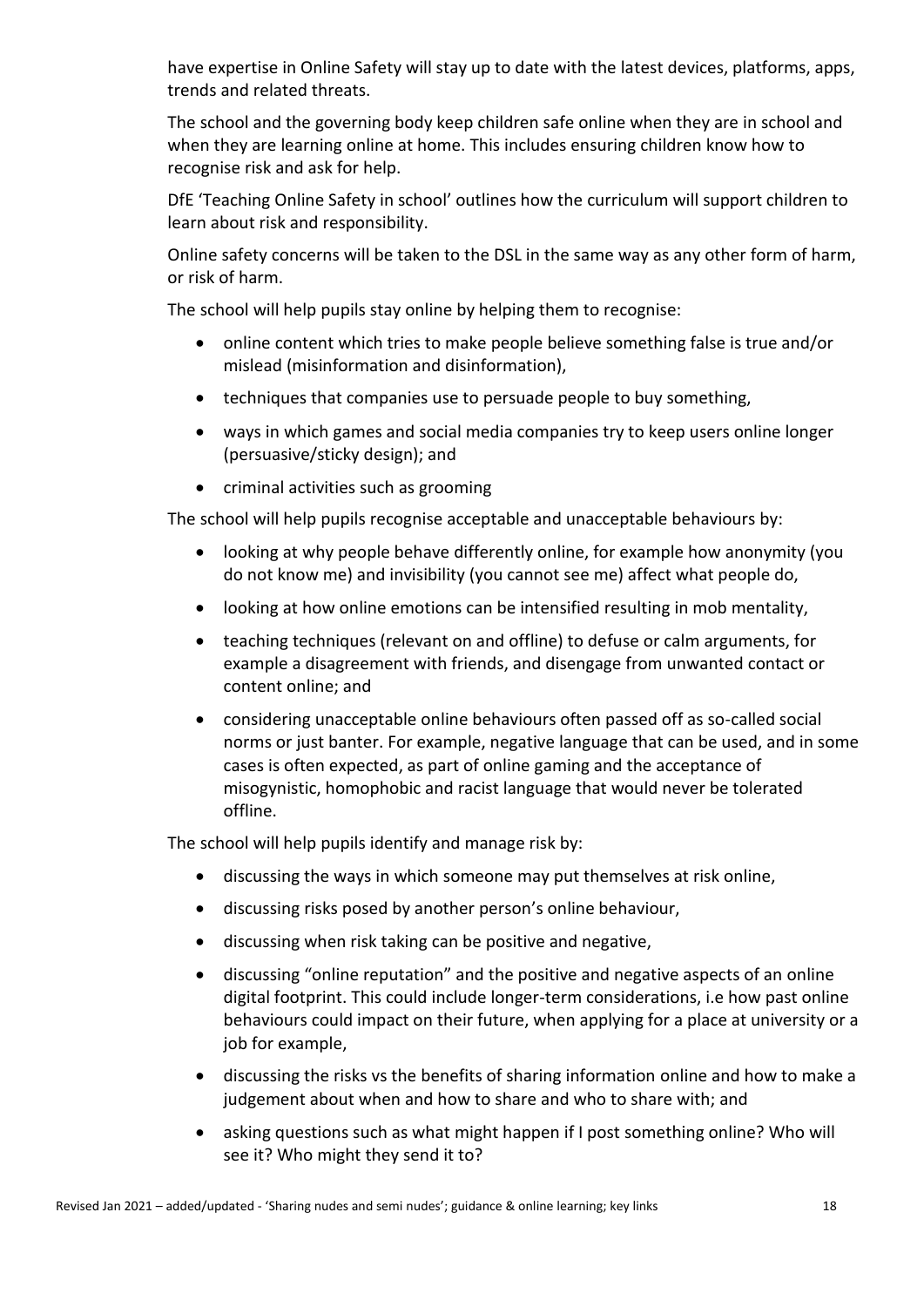#### **9.0 Possible signs and symptoms of abuse**

The following signs may or may not be indicators that abuse has taken place, but the possibility should be considered. This is not an exclusive list and many of the signs and symptoms could fall into more than one category. Guidance on recognising signs and symptoms of abuse can be found in Working Together to Safeguard Children 2018. Also students with learning difficulties often exhibit some of these signs (e.g. reluctance to get undressed for PE, constant tiredness) which are not necessarily signs of abuse but symptoms of their condition; however, it must also be remembered that disabled children are 3 times more likely to experience abuse or neglect than non-disabled peers.

Children with special educational needs and disabilities (SEND) can face additional safeguarding challenges. These can include:

- assumptions that indicators of possible abuse such as behaviour, mood and injury relate to the child's disability without further exploration;
- being more prone to peer group isolation than other children;
- the potential for children with SEN and disabilities being disproportionally impacted by behaviours such as bullying, without outwardly showing any signs; and
- communication barriers and difficulties in overcoming these barriers.

# 9.1 **Physical abuse**

- Unexplained injuries, bites, bruises or burns, particularly if they are recurrent
- Improbable excuses given to explain injuries
- Refusal to discuss the causes of injuries
- Untreated injuries
- Disclosure of punishment which appears excessive
- Withdrawal from physical contact/aggressive behaviour
- Arms & legs kept covered in hot weather (excluding for reasons of cultural dress)
- Fear of returning home
- Fear of medical help
- Self-destructive tendency
- Running away

# 9.2 **Emotional abuse**

- Physical, mental, emotional or developmental lag
- Domestic violence
- Disclosure of punishment which appears excessive
- Over-reaction to making mistakes or fear of punishment
- Continual self-deprecation
- Sudden speech disorders
- Fear of new situations
- Inappropriate responses to painful situations
- Neurotic behaviours
- Self-harm
- Fear of parents being contacted
- Extremes of passivity or aggression
- Drug or solvent abuse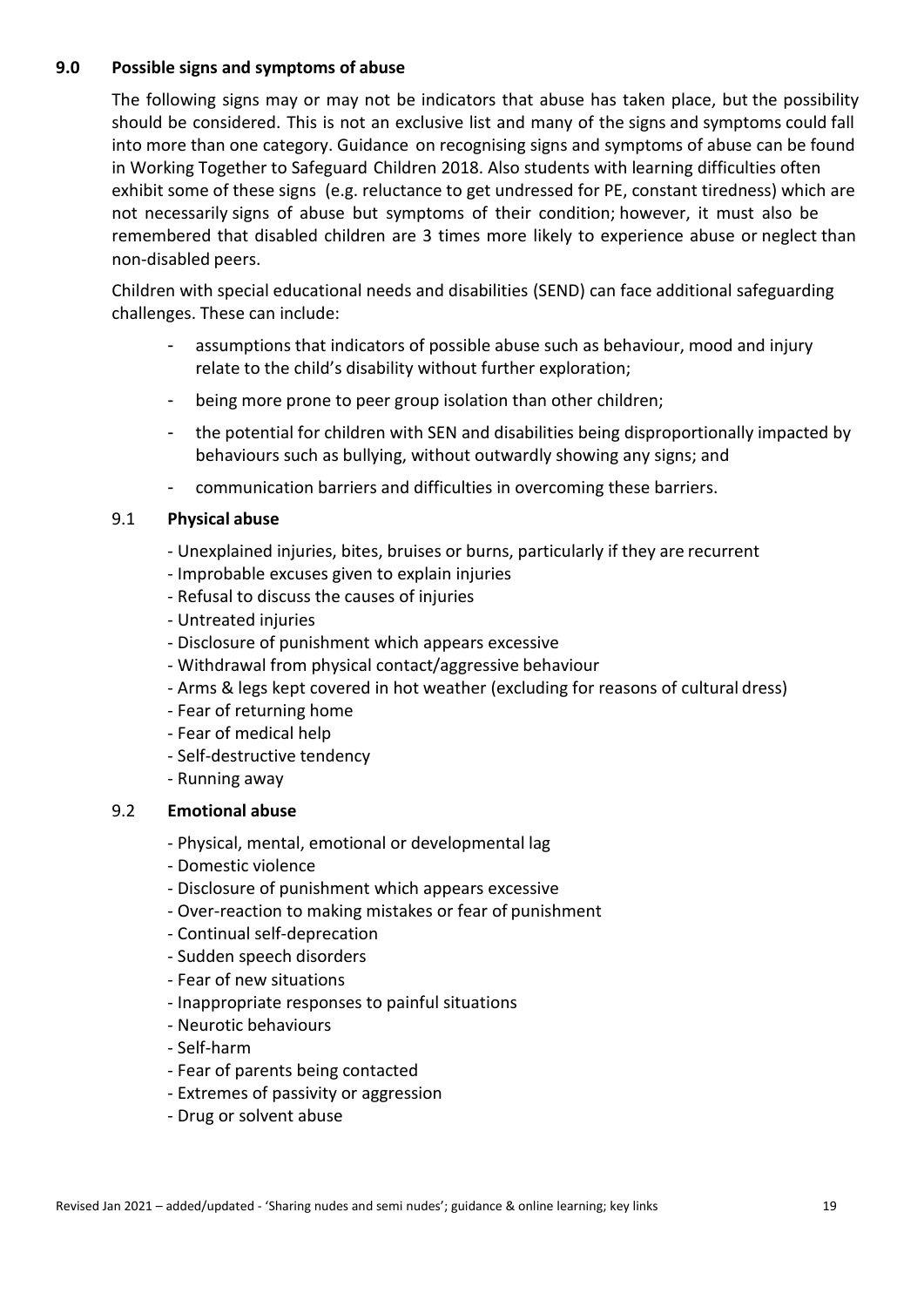- Running away
- Compulsive stealing, scavenging

#### 9.3 **Sexual abuse**

- Sudden changes in behaviour
- Displays of affection which are inappropriate
- Alleged promiscuity or sexualised behaviour
- Fear of undressing
- Regression to younger behaviour
- Inappropriate internet use and possible 'grooming' concerns
- Genital itching or other genital/anal pain/injury
- Distrust of familiar adult
- Unexplained gifts of money, mobile phones etc.
- Depression and withdrawal
- Apparent secrecy about social activities or the identity of "special friends"
- Wetting or soiling, day and night
- Sleep disturbances or nightmares
- Chronic illness, especially throat infections and sexually transmitted disease

#### 9.4 **Neglect**

- Constant hunger
- Poor personal hygiene
- Constant tiredness
- Poor state of clothing
- Frequent lateness or non-attendance at school
- Untreated medical problems or unmet special needs
- Low self-esteem
- Neurotic behaviour
- Poor social relationships
- Deterioration in school performance
- Running away
- Compulsive stealing or scavenging

# 9.5 **Child Sexual Exploitation (CSE)**

- Going missing for periods of time or regularly coming home late
- Regularly missing school or education or not taking part in education
- Appearing with unexplained gifts or new possessions
- Associating with other young people involved in exploitation
- Having older boyfriends or girlfriends
- Suffering from sexually transmitted infection
- Mood swings or changes in emotional wellbeing
- Drug and alcohol misuse
- Displaying inappropriate sexualised behaviour

Staff should also be aware that many children and young people who are victims of sexual exploitation do not recognise themselves as such.

#### 9.6 **Female Genital Mutilation (FGM**)

The World Health Organisation identify girls between 4 and 10 as being the most at risk. FGM may be likely if there is a visiting female elder, there is talk of a special procedure or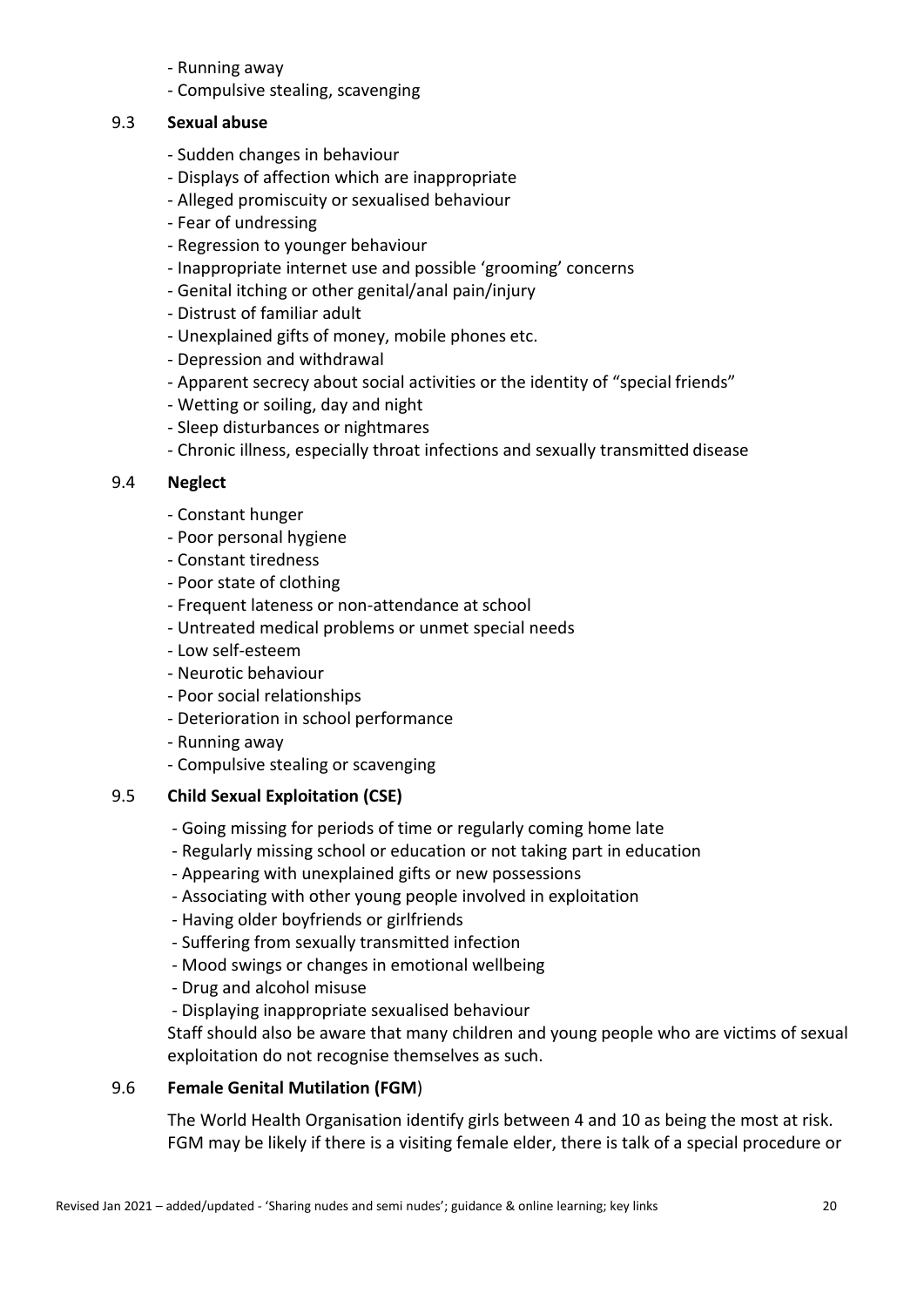celebration to become a woman, or parents wish to take their daughter out-of-school to visit an 'at-risk' country (especially before the summer holidays), or parents who wish to withdraw their children from learning about FGM.

Indications that FGM may have already taken place may include:

- difficulty walking, sitting or standing and may even look uncomfortable
- spending longer than normal in the bathroom or toilet due to difficulties urinating
- spending long periods of time away from a classroom during the day with bladder or menstrual problems
- frequent urinary, menstrual or stomach problems
- prolonged or repeated absences from school or college, especially with
- noticeable behaviour changes (e.g. withdrawal or depression) on the girl's return - reluctance to undergo normal medical examinations
- confiding in a professional without being explicit about the problem due to embarrassment or fear
- talking about pain or discomfort between her legs

#### 9.7 **Prevent, Radicalisation and Extremism:**

- 9.7.1 **Extremism** is the vocal or active opposition to our fundamental values, including democracy, the rule of law, individual liberty and the mutual respect and tolerance of different faiths and beliefs. This also includes calling for the death of members of the armed forces.
- 9.7.2 **Radicalisation** refers to the process by which a person comes to support terrorism and extremist ideologies associated with terrorist groups.
- 9.7.3 **Terrorism** is an action that endangers or causes serious violence to a person/people; causes serious damage to property; or seriously interferes or disrupts an electronic system. The use or threat must be designed to influence the government or to intimidate the public and is made for the purpose of advancing a political, religious or ideological cause.

Early indicators of radicalisation or extremism may include:

- showing sympathy for extremist causes
- glorifying violence, especially to other faiths or cultures
- making remarks or comments about being at extremist events or rallies outside school
- evidence of possessing illegal or extremist literature
- advocating messages similar to illegal organisations or other extremist groups
- out of character changes in dress, behaviour and peer relationships

(but there are also very powerful narratives, programmes and networks that young people can come across online, so involvement with particular groups may not be apparent.)

- secretive behaviour
- online searches or sharing extremist messages or social profiles
- intolerance of difference, including faith, culture, gender, race or sexuality
- graffiti, art work or writing that displays extremist themes
- attempts to impose extremist views or practices on others
- verbalising anti-Western or anti-British views
- advocating violence towards others

# 9.8 **Handling a nude or semi-nude image or video incident:**

UKCIS "Sharing nudes and semi-nudes" will always be used to triage concerns.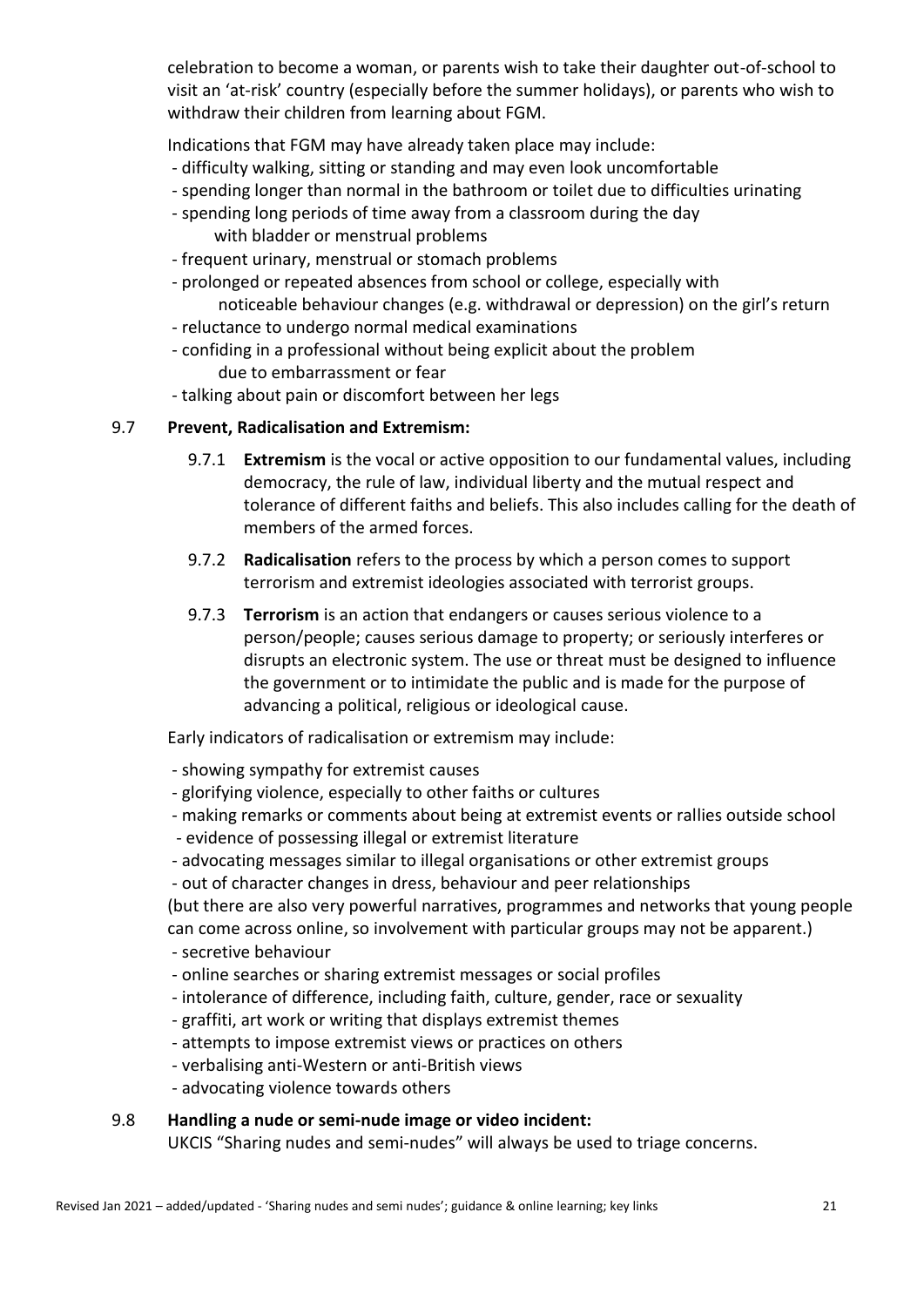It is important that school actions do not blame, shame or criminalise the child.

There should always be an initial review meeting, led by the DSL. This should consider the initial evidence and aim to establish:

Whether there is an immediate risk to a young person or young people *When assessing the risks the following should be considered:* 

> Why was the imagery shared? Was the young person coerced or put under pressure to produce the imagery? Who has shared the imagery? Where has the imagery been shared? Are there any adults involved in the sharing of imagery? Does the child involved have additional vulnerabilities? Does the young person understand consent? Has the young person taken part in this kind of activity before?

- If a referral should be made to the police and/or children's social care. Do not refer automatically, unless there are additional concerns about the pressure applied on the child to take/share the image, or unless there are sexual aspects involved which are not in line with the child's age/stage.
- Imagery should not be viewed, oly view if it is essential to keep the child safe.
- What further information is required to decide on the best response
- Whether the imagery has been shared widely and via what services and/or platforms. This may be unknown.
- Whether immediate action should be taken to delete or remove images from devices or online services.
- Any relevant facts about the young person involved which would influence risk assessment
- If there is a need to contact another school, college, setting or individual
- Whether to contact parents or carers of the pupils involved in most cases parents/carers should be involved

An immediate referral to police and/or children's social care should be made if at this initial stage:

- 1. The incident involves an adult
- 2. There is reason to believe that a young person has been coerced, blackmailed or groomed, or if there are concerns about their capacity to consent (for example owing to special educational needs)
- 3. What you know about the imagery suggests the content depicts sexual acts which are unusual for the young person's developmental stage, or are violent
- 4. The imagery involves sexual acts and any pupil in the imagery is under 13
- 5. You have reason to believe a pupil is at immediate risk of harm owing to the sharing of the imagery (for example, the young person is presenting as suicidal or selfharming).

If none of the above apply then the school may decide not to involve police or children's social care (the school can choose to escalate the incident at any time if further information/concerns come to light).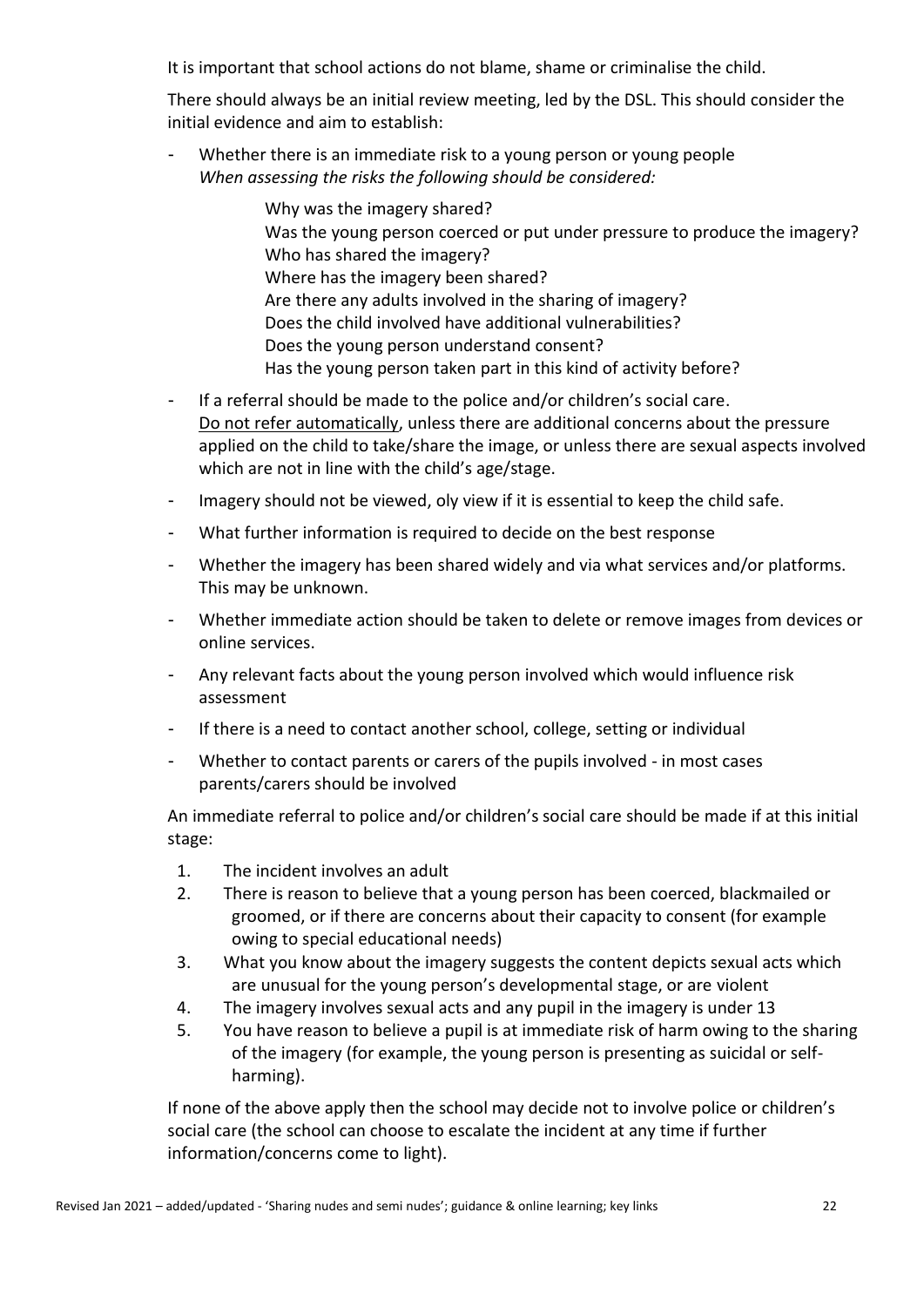The decision to respond to the incident without involving the police or children's social care would be made in cases when the DSL is confident that they have enough information to assess the risks to pupils involved and the risks can be managed within the school's pastoral support and disciplinary framework and if appropriate local network of support.

Image taking and sharing includes **Upskirting:** where someone takes a picture under a person's clothing (not necessarily a skirt) without permission and or knowledge, with the intention of viewing their genitals or buttocks (with or without underwear) to obtain sexual gratification, or cause the victim humiliation, distress or alarm. It is a criminal offence. Anyone of any gender, can be a victim.

- 9.9 **Private fostering:** A private fostering arrangement is one that is made privately (without the involvement of a local authority) for the care of a child under the age of 16 years (under 18, if disabled) by someone other than a parent or close relative, in their own home, with the intention that it should last for 28 days or more. A close family relative is defined as a 'grandparent, brother, sister, uncle or aunt' and includes half-siblings and step-parents; it does not include great-aunts or uncles, great grandparents or cousins.
	- 9.9.1 Parents and private foster carers both have a legal duty to inform the relevant local authority at least six weeks before the arrangement is due to start; not to do so is a criminal offence.
	- 9.9.2 Whilst most privately fostered children are appropriately supported and looked after, they are a potentially vulnerable group who should be monitored by the local authority, particularly when the child has come from another country. In some cases privately fostered children are affected by abuse and neglect, or are involved in trafficking, child sexual exploitation or modern-day slavery.
	- 9.9.3 Schools have a mandatory duty to report to the local authority where they are aware or suspect that a child is subject to a private fostering arrangement. Although schools have a duty to inform the local authority, there is no duty for anyone, including the private foster carer or social workers, to inform the school. However, it should be clear to the school who has parental responsibility. On admission to the school, we will take steps to verify the relationship of the adults to the child who is being registered School staff should notify the Designated Safeguarding Lead when they become aware of private fostering arrangements. The Designated Safeguarding Lead will speak to the family of the child involved to check that they are aware of their duty to inform the LA. The school itself has a duty to inform the local authority of
- 9.10 **Home stay / Exchange hosts**: If children are staying with a family as part of an exchange, the parents and over 18s need to have an enhanced DBS check (as a volunteer). The school will also decide whether they will do an enhanced DBS check for 16 and 17 year olds who also live in the house

# **10.0 What to do if you suspect that abuse may have occurred**

- 10.1 You must report the concerns immediately, on the same working day, to the Designated Safeguarding Lead or their deputies. You may report verbally, but this must be followed up by a written account, on the same working day.
- 10.2 **The role of the Designated Safeguarding Lead and team members isto:**

the private fostering arrangements.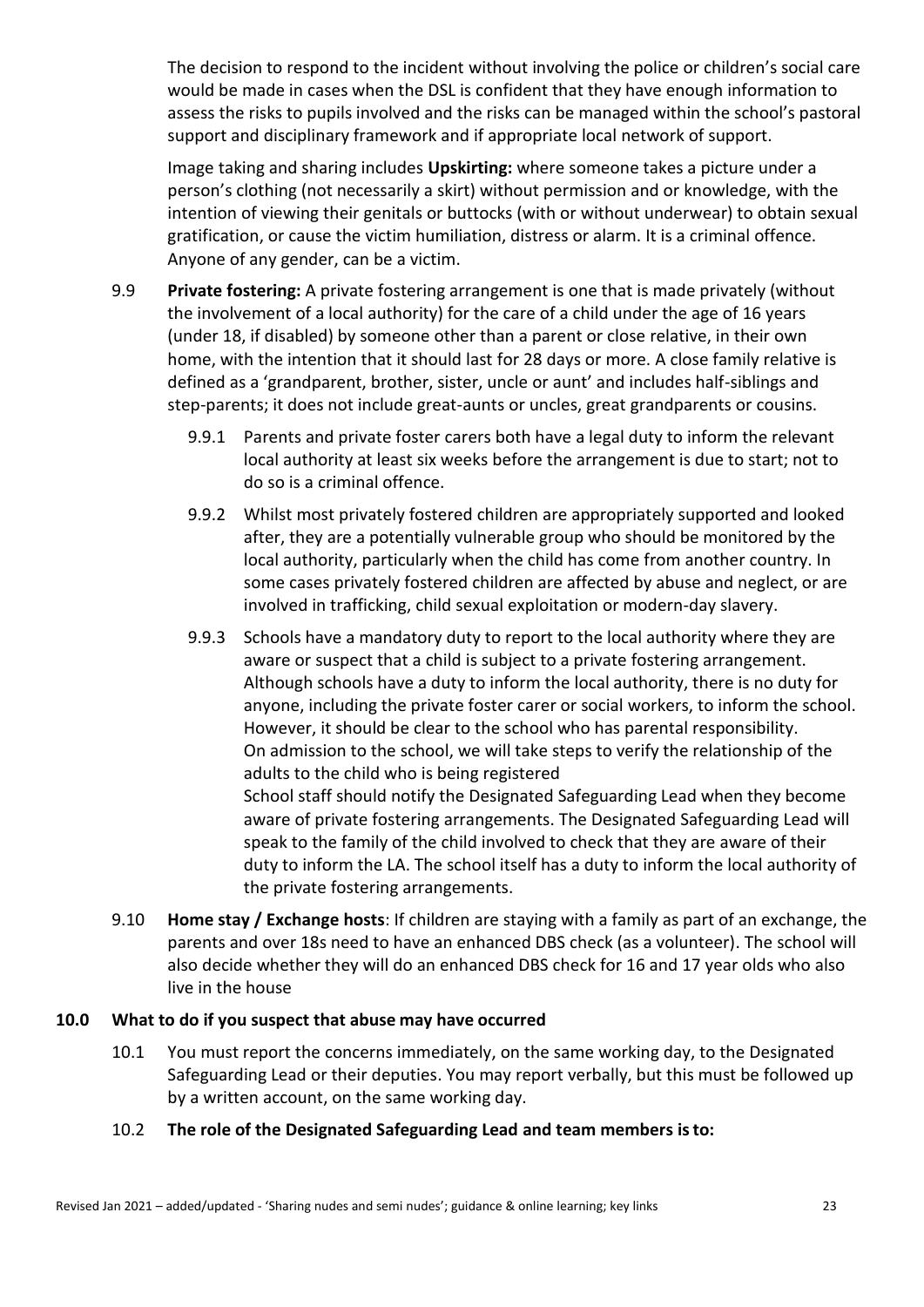10.2.1 Obtain information from staff, supply staff, volunteers, children or parents and carers who have child protection concerns and to record this information.

DSL and team members will be supported by nurture and pastoral staff, such as ELSA, Thrive, counsellor etc.

- 10.2.2 Assess the information quickly and carefully and ask for further information as appropriate.
- 10.2.3 They should also consult with Havering services in the first instance (e.g. MASH including Early Help, LADO)
- 10.2.4 The Designated Safeguarding Lead should make a referral to the MASH (social care / police) or the police without delay if it is agreed during the consultation or if there is an immediate risk to the child.
- 10.2.5 The referral should be made to the MASH team in which the child lives, e.g. if a child lives in another borough, the referral needs to be made to the MASH team in that borough / authority.
- 10.2.6 A telephone referral should be made and confirmed in writing using MARF online on the same working day if requested. The MASH team should acknowledge the referral within one working day and should be contacted if no acknowledgement has been received within 3 working days.
- 10.2.7 Following referral, the MASH team should consider the next course of action, record their decision in writing and notify the Designated Safeguarding Lead that they have made a decision.
- 10.2.8 Concerns will not be discussed with anyone other than those nominated above.
- 10.2.9 It is the right of any individual to make direct referrals to the child protection agencies.If for any reason you believe that the Designated Safeguarding Lead has notresponded appropriately to your concerns, it is then your responsibility to contact theMASH and the LADO immediately.

#### **10.3 Responsibilities**

The Designated Safeguarding Lead and team are responsible for:

- 10.3.1 Adhering to the Havering LSP (Local Safeguarding Partnership), London Borough of Havering and Lime Academy Ravensbourne procedures with regard to referring a child if there are concerns about possible abuse.
- 10.3.2 Keeping full written chronological records of in-school concerns about a child even if there is no need to make an immediate referral.
- 10.3.3 Ensuring that all such records are kept confidentially and securely and are separate from pupil records.
- 10.3.4 Ensuring that an indication of further record-keeping is marked on the pupil records.
- 10.3.5 Checking the attendance of children subject to a Child Protection Plan on a daily basis.
- 10.3.6 Ensuring that any child currently who is subject to a Child Protection Plan who is absent without explanation is referred to MASH (Social Care).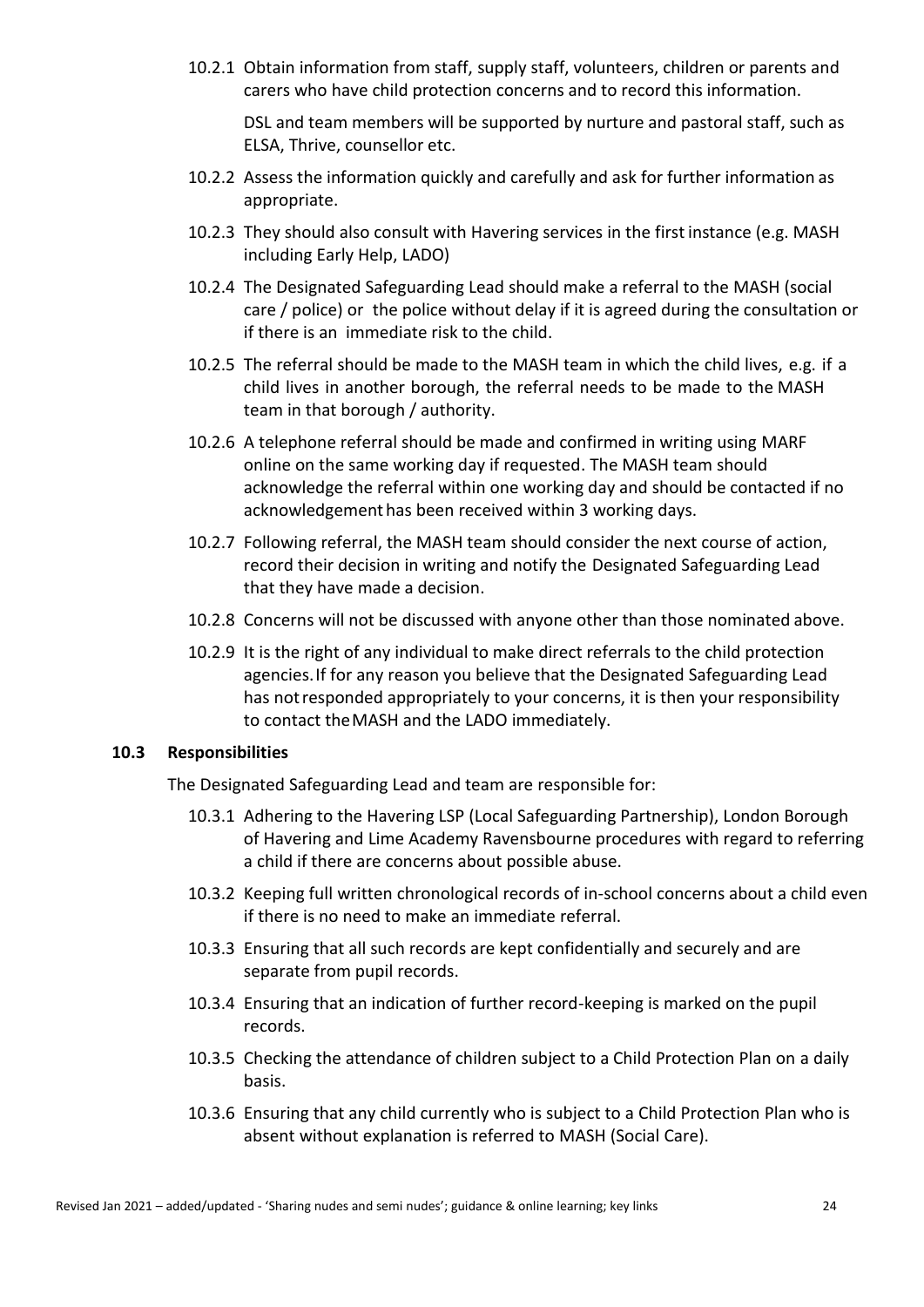10.3.7 Ensuring that where any child currently who is subject to a Child Protection Plan leaves, their information is transferred to the new school immediately and that the child's social worker is informed. A digital copy of the child's information will be securely retained / archived by Lime Academy Ravensbourne.

# **11.0 Safeguarding and Child Protection processes**

#### 11.1 **Social Care operating protocol COVID 19 (extract)**

This protocol is regularly reviewed and will be subject to change.

**Core response team**: There is a Social Care core team available each **day** to respond to statutory requests for services – CIN / CP / LAC

**Statutory meetings:** All meetings should be undertaken by video conferencing where possible to avoid physical contact.

**Visits to children:** Where Looked after Children are placed 20 miles or more, social workers and their managers will make the determination whether a video call (or similar) may be more appropriate at the time of the scheduled visit. Social Care will review this regularly to ensure children are appropriately safeguarded and their welfare needs are met. Children on CP plans / CIN / LAC have been RAG rated according to risk and need. Ongoing frequency of visits and telephone / video call are agreed by the social care team.

# 11.2 **Child Protection Conferences and Looked after Child reviews (LAC)**

**Conduct of Conferences:** Minimise unnecessary direct contact. Chairs will invite professionals, parents and the Minute taker to join the Conference by telephone call or video call, which will be pre-arranged by the Chair and Business Support Officer (BSO). The Chair will make the decision whether to hold one virtual meeting or several over no more than 3 days to obtain the views of the parent(s) and professionals.

**Conduct of Looked after Reviews:** LAC reviews include paper review, conference calls / video call with professionals, carers, families and child (ren).

This may not take place in one meeting but several over no more than 3 days. Attempts will be made by the Independent Reviewing Officer (IRO) to speak with the child via video / telephone dependent on their age, maturity and capability.

IROs will schedule the next LAC review in line with statutory expectations and in line with Covid-19 restrictions.

#### **12.0 Supporting children**

- 12.1 We recognise that a child who is abused or witnesses' violence and/or abuse may find it difficult to develop and maintain a sense of self worth. We recognise that a child in these circumstances may feel helpless and humiliated. We recognise that a child may feel self blame.
- 12.2 We recognise that the school may provide the only stable, secure and predictable element in the lives of children who have been abused or who are at risk of harm.
- 12.3 We accept that research shows that the behaviour of a child in these circumstances may range from that which is perceived to be normal to aggressive or withdrawn.
- 12.4 Lime Academy Ravensbourne will support all children through:
	- The curriculum
	- The school ethos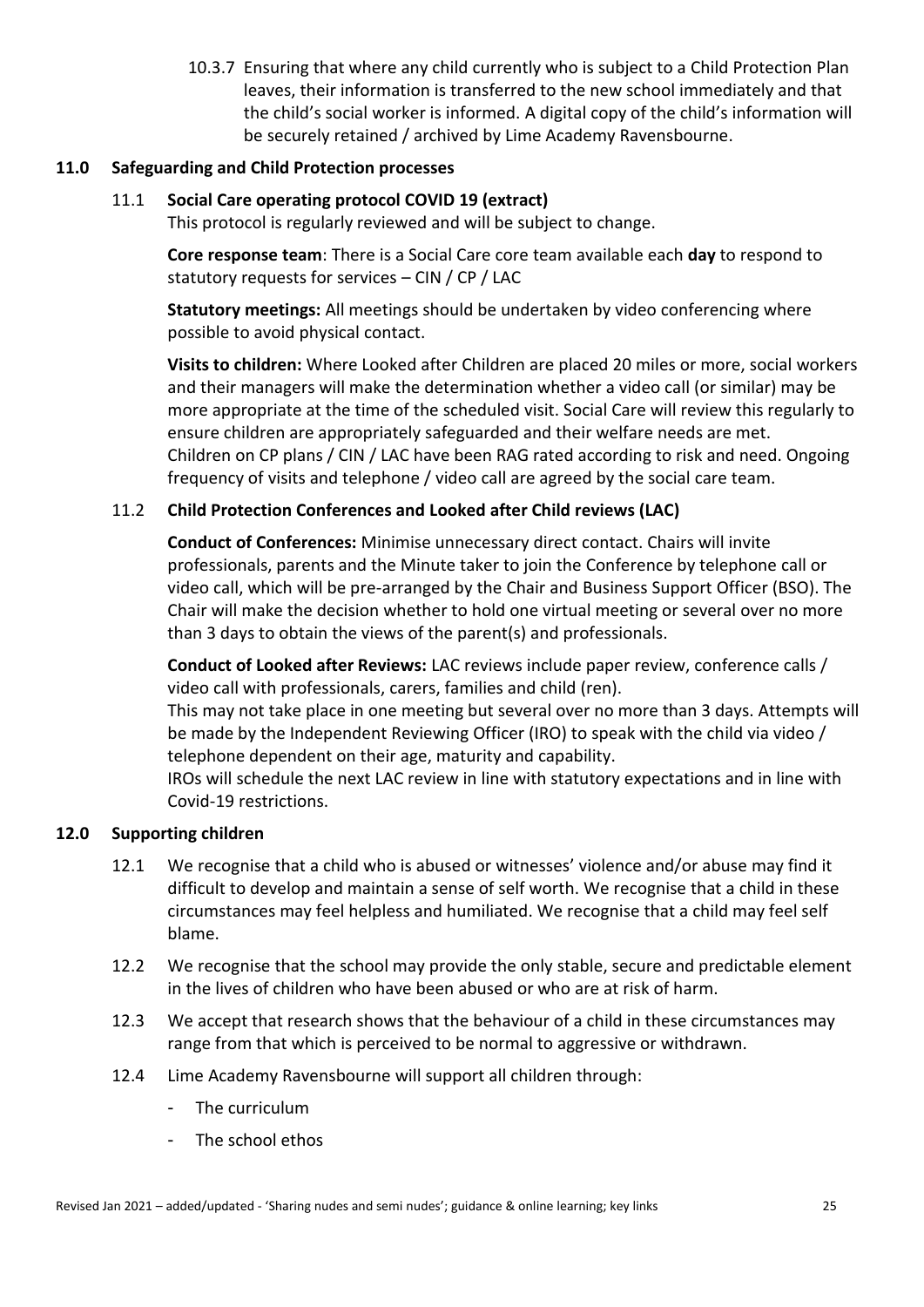- Encouraging self-esteem and self-assertiveness whilst not condoning aggression or bullying.
- Promoting a caring, safe and positive environment within the school, giving children a sense of being valued.
- Ensuring children know there are adults in the school whom they can approach if they are worried.
- Liaising and working together with all other support services and those agencies involved in the safeguarding of children.
- Notifying MASH (Social Care) as soon as there is a significant concern.
- Providing continuing support to a child about whom there have been concerns who leaves the school by ensuring that appropriate information is forwarded under confidential cover to the child's new school.

# **13.0 Supporting staff**

We recognise that staff working in Lime Academy Ravensbourne who have become involved with a child who has suffered harm, or appears to be likely to suffer harm may find the situation stressful and upsetting.

We will support such staff by providing an opportunity to discuss the situation with the Designated Safeguarding Lead and to seek further support as appropriate.

# **14.0 Safer Recruitment and allegations**

At Lime Academy Ravensbourne we will ensure we practise Safe Recruitment by undertaking 3 yearly enhanced DBS checks of staff and volunteers who work with children. Recruitment adverts will highlight the priority that the school places on this and the school's commitment to safeguarding. References and medical checks will be made on all new staff, and all staff will have references on file.

The school will follow the guidance set out in

- Keeping Children Safe in Education 2020
- Local Safeguarding Partnership procedures
- London Child Protection Procedures 5<sup>th</sup> edition.

# 14.1 **Allegations against pupils – peer on peer abuse**

- 14.1.1 The school recognises the different forms peer on peer abuse, and is clear that abuse is abuse and should never be tolerated or passed off as "banter" or "part of growing up".
- 14.1.2 Children are vulnerable to abuse by their peers. Such abuse should be taken as seriously as abuse by adults and should be subject to the same child protection procedures. Professionals should not dismiss abusive behaviour as normal between young people and should not develop high thresholds before taking action.
- 14.1.3 Professionals should be aware of the potential uses of information technology for bullying and abusive behaviour between young people.
- 14.1.4 Professionals should be aware of the added vulnerability of children and young people who have been the victims of violent crime (for example mugging),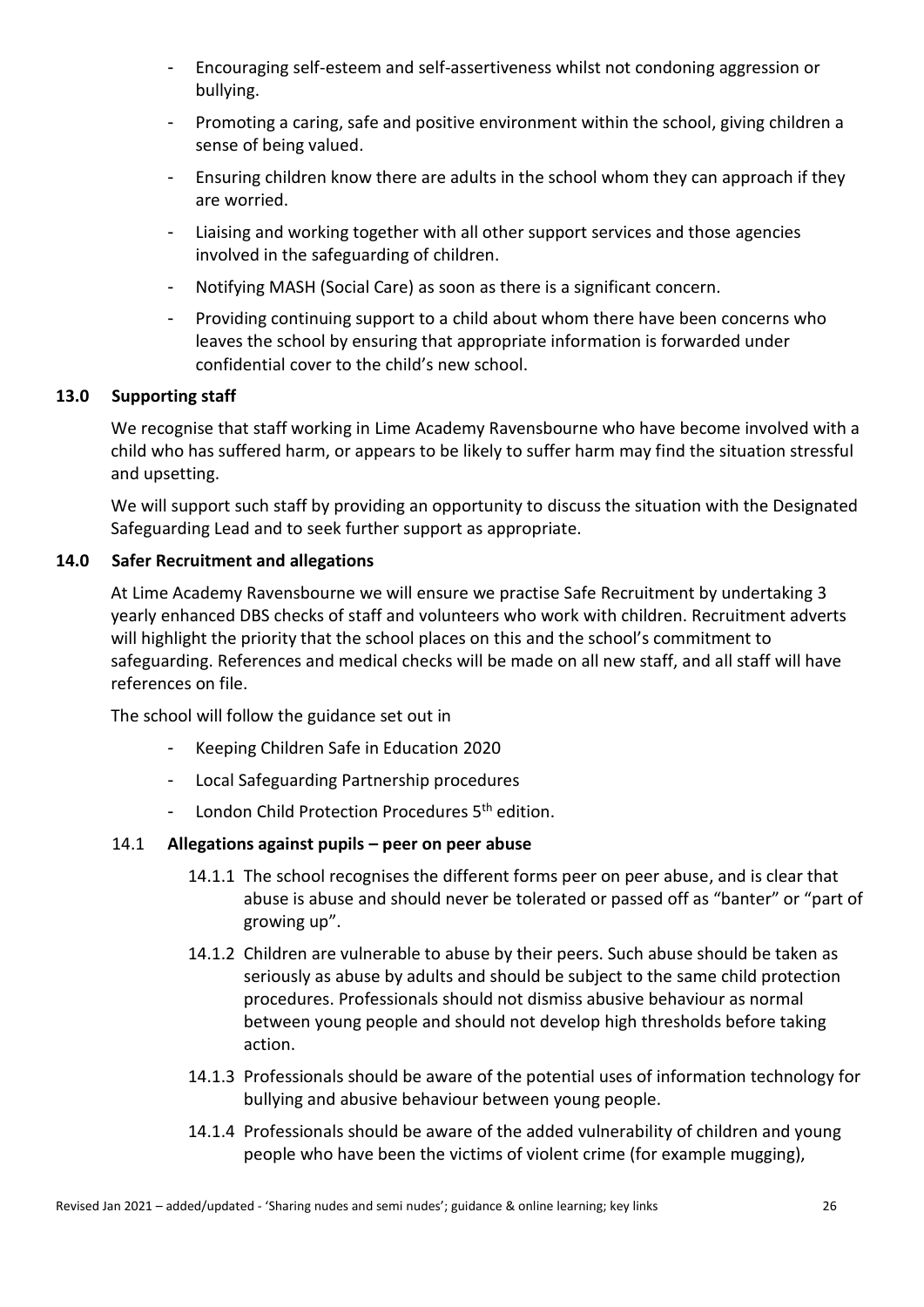including the risk that they may respond to this by abusing younger or weaker children.

- 14.1.5 The alleged perpetrator is likely to have considerable unmet needs as well as posing a significant risk of harm to other children. Evidence suggests that such children may have suffered considerable disruption in their lives, may have witnessed or been subjected to physical or [sexual abuse,](http://trixresources.proceduresonline.com/nat_key/keywords/sexual_abuse.html) may have problems in their educational development and may have committed other offences. They may therefore be suffering, or at risk of suffering, [Significant Harm](http://trixresources.proceduresonline.com/nat_key/keywords/significant_harm.html) and be in need of protection. Any long-term plan to reduce the risk posed by the alleged perpetrator must address their needs.
- 14.1.6 If one child or young person causes harm to another, this should not necessarily be dealt with as abuse: bullying, fighting and harassment between children are not generally seen as child protection issues. However, it may be appropriate to regard a young person's behaviour as abusive if:
	- There is a large difference in power (for example age, size, ability, development) between the young people concerned; or
	- The alleged perpetrator has repeatedly tried to harm one or more other children; or
	- There are concerns about the intention of the alleged perpetrator.
- 14.1.7 If the evidence suggests that there was an intention to cause severe harm to the victim, this should be regarded as abusive whether or not severe harm was actually caused
- 14.1.8 Further information is available in our separate Peer on Peer Abuse Policy.

# 14.2 **Allegations against staff**

- 14.2.1 At Lime Academy Ravensbourne we recognise the possibility that adults working in the school may harm children. Any concerns about the conduct of adults in the school should be taken to the Headteacher without delay or where that is not possible, to the Local Authority Designated Officer (LADO); any concerns about the Headteacher should go to the Chair of Governors and the LADO.
- 14.2.2 We understand that a child or  $3<sup>rd</sup>$  party may make an allegation against a member of staff.
- 14.2.3 We understand that an allegation is wider than just those where it is considered that there is reasonable cause to believe that a child has suffered or is at risk of suffering significant harm. Some allegations may indicate that a staff member is unsuitable to work with children.
- 14.2.4 We will be guided by Working Together 2018 which defines an allegation as when an adult has:
	- behaved in a way that has harmed a child, or may have harmed a child;
	- possibly committed a criminal offence against or related to a child; or
	- behaved towards a child or children in a way that indicates that they are unsuitable to work with children.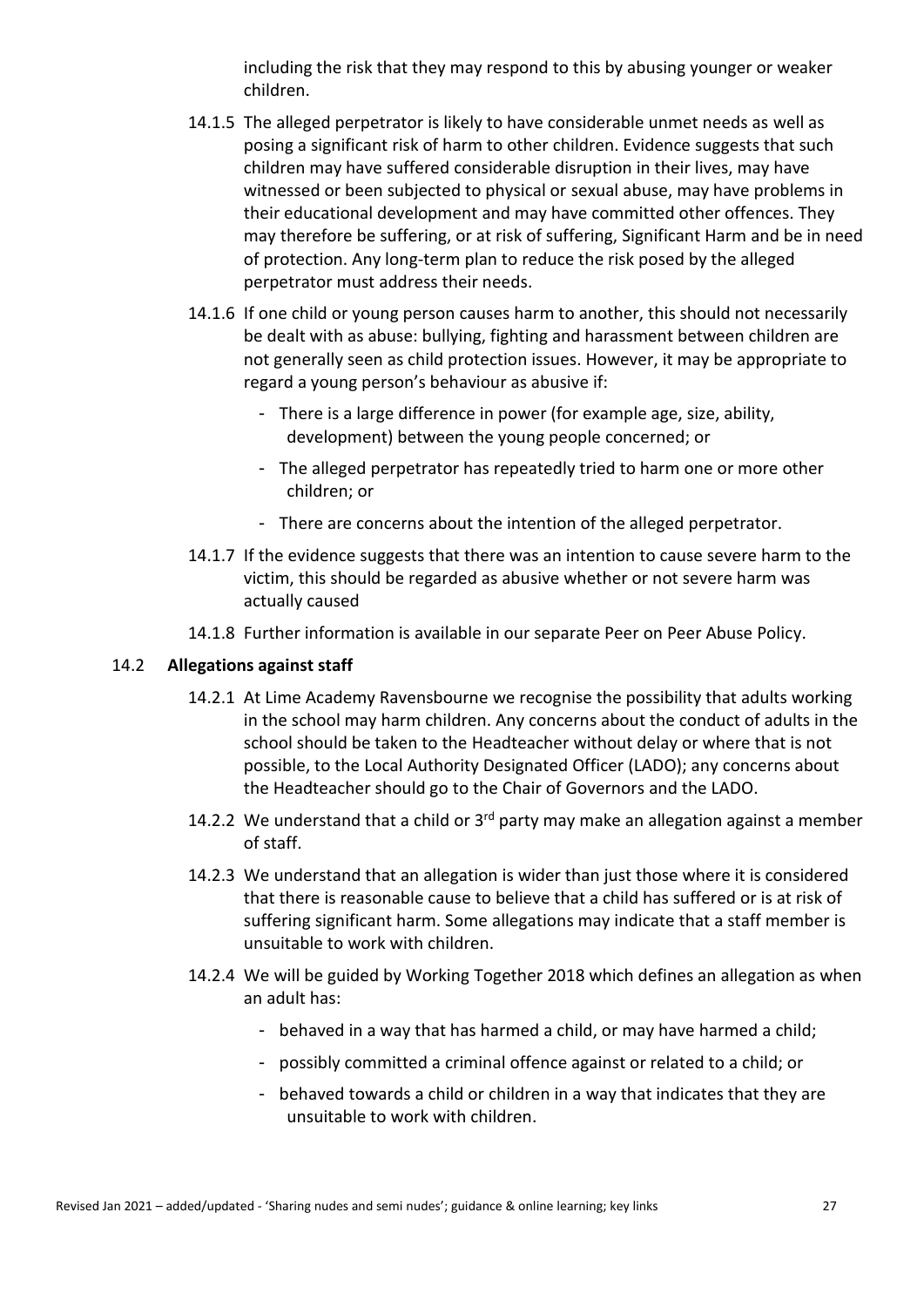- 14.2.5 If such an allegation is made, the member of staff receiving the allegation, or having the concern, will immediately inform the Headteacher; this must be done on the same working day.
- 14.2.6 The Headteacher on all such occasions will discuss immediately, on the same working day, the content of the allegation with LADO, before taking any further action.
- 14.2.7 If the allegation made to a member of staff concerns the Headteacher, the member of staff will immediately inform the Chair of Governors who will consult with the LADO; this must be done on the same working day. If the Chair of Governors is not available, the member of staff must make direct contact with the LADO.
- 14.2.8 The school will not internally investigate until instructed by the LADO.
- 14.2.9 The school will follow the LA procedures for managing allegations against staff, a copy of which will be readily available in the school. These are also contained in the London Child Protection Procedures 5<sup>th</sup> edition.

# 14.3 **Whistleblowing**

All staff must be aware of their duty to raise concerns, where they exist, about the attitude or actions of colleagues.

Further information is available in our Whistleblowing and Managing Allegations Policy.

#### **15.0 Safeguarding and the school culture**

#### 15.1 **Reasonable force**

Our policy on reasonable force by staff is set out in a separate policy and acknowledges that staff must only ever use reasonable force as a last resort, and that at all times it must be the minimal force necessary to prevent injury to another person.

The school will, where appropriate, create individual plans to minimise the likelihood of challenging behaviour, and when it occurs there will be less use of physical restraint and other restrictive methods

We understand that physical intervention of a nature which causes injury or distress to a child may be considered under child protection or disciplinary procedures. Staff need to be aware that if a child sustains an injury as a result of physical intervention Safeguarding and Child Protection processes must be followed.

#### 15.2 **Bullying**

Our policy on bullying, and online bullying, is set out in a separate policy and acknowledges that to allow or condone bullying may lead to consideration under child protection procedures.

#### 15.3 **Incidents motivated by perceived differences**

Bullying and abuse can be motivated by perceived differences e.g. on the grounds of race, religion, gender, sexual orientation, disability or other difference. We acknowledge that repeated incidents or a single serious incident may lead to consideration under child protection procedures.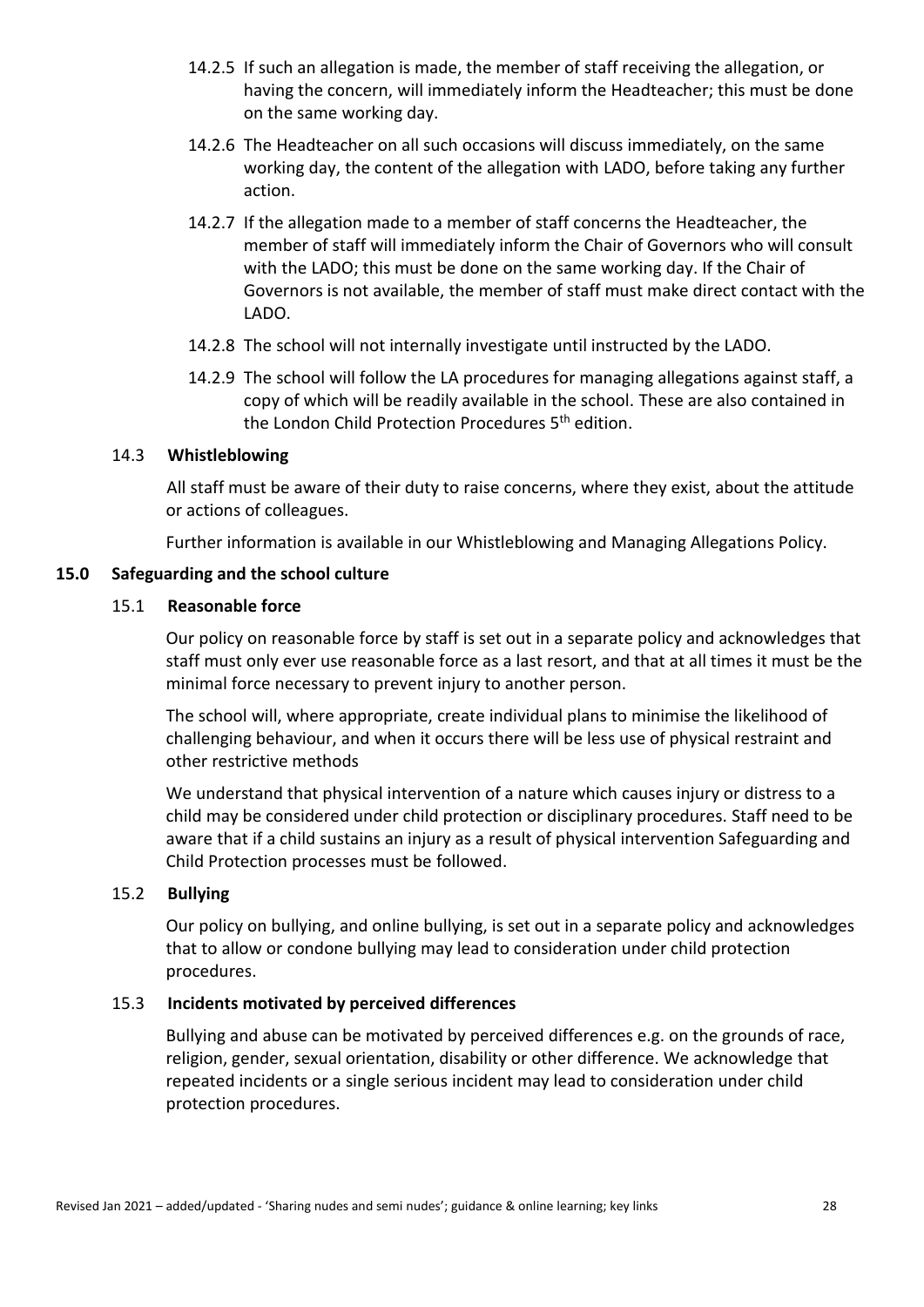#### 15.4 **Health & Safety**

Covid-19 Risk Assessment is in place, available to all staff and updated when needed.

Our Health & Safety policy, set out in a separate document, reflects the consideration we give to the protection of our children both within the school environment and when away from school when undertaking school trips and visits.

#### 15.5 **Prevention**

We recognise that the school plays a significant part in the prevention of harm to our children by providing children with good lines of communication with trusted adults, supportive friends and an ethos of protection.

The school community will therefore:

- Establish and maintain an ethos where children feel secure and are encouraged to talk and are always listened to.
- Ensure that all children know there is an adult in the school whom they can approach if they are worried or in difficulty.

#### 15.6 **Other relevant school policies and guidance**

- Whistleblowing and Managing Allegations Policy
- Reasonable Force Policy
- Behaviour Policy, including online behaviour
- Peer on Peer Abuse Policy, including sexual violence and sexual harassment between children
- Anti-Bullying Policy, including online bullying
- Racial Incidents Policy, including online incidents
- Health & Safety Policy
- Online Safety Policy
- First Day Calling Policy
- Transgender Guidance

#### 15.7 **Support and training**

We are committed to the provision of safeguarding training for all school staff, supply staff, paid and voluntary, including agency staff, and we recognise that staff must be regularly updated. Safeguarding and Child Protection is always part of our start of year professional development and induction every September.

In addition to the annual basic safeguarding training, the Designated Safeguarding Lead and Team undertake training in inter-agency working at least bi-annually to keep their knowledge and skill up todate throughout the year.

All other staff undertake appropriate training to equip them to carry out their responsibilities for child protection effectively, which is kept up to date by annual refresher training – this training cycles round a range of key topics. This will be additionally supported every year with training and updates provided by the Designated Safeguarding Lead through staff meetings, training days, written updates and briefings.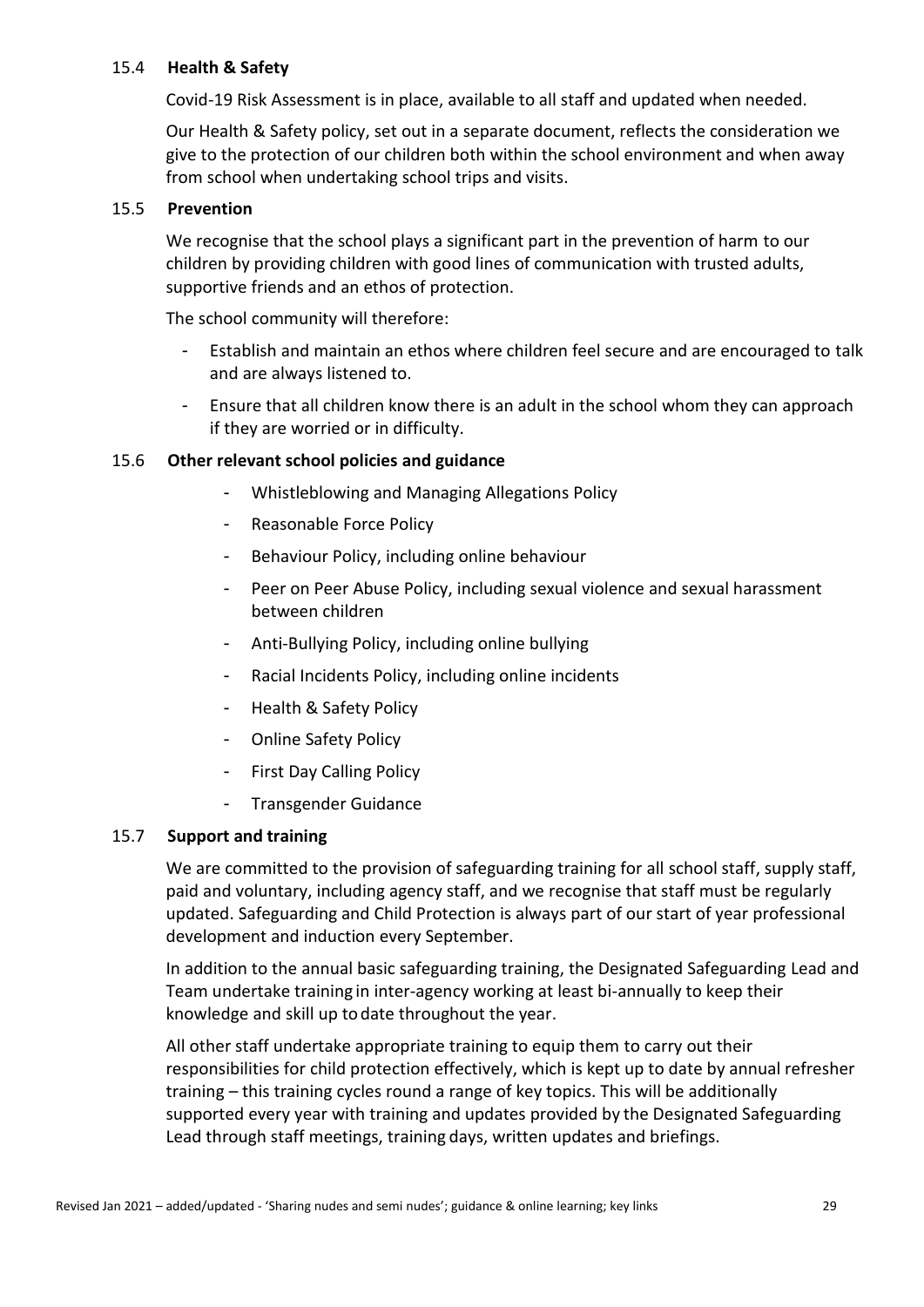All Staff will be required to sign annually that they have read Part One and Annexe A of 'Keeping Children Safe in Education' (2020).

#### **16.0 Managing Child Protection Cases**

# 16.1 **Children potentially at greater risk of harm (Child in Need and Child Protection)**

Children may need a social worker due to safeguarding or welfare needs. Children may need this help due to abuse, neglect and complex family circumstances. A child's experiences of adversity and trauma can leave them vulnerable to further harm, as well as educationally disadvantaged in facing barriers to attendance, learning, behaviour and mental health.

Where children need a social worker, this will inform decisions about safeguarding (e.g. responding to unauthorised absence or missing education where there are known safeguarding risks) and promoting welfare (e.g. considering the provision of pastoral and/or academic support, alongside action by statutory services).

# 16.2 **Management of children subject to Child Protection investigation or subject to a Child Protection Plan**

The Designated Safeguarding Lead and team will contribute to the child protection investigation and attend or contribute to the Strategy meetings.

The Designated Safeguarding Lead or deputy will attend the Initial Child Protection Conference to share any relevant information and provide a written report forthe conference.

If the child is placed on the Child Protection Plan, the Designated Safeguarding Lead or deputy is responsible for ensuring that the school participates appropriately in the Child Protection Plan and attends all Core Group Meetingsand Child Protection Conferences.

Information will be shared with staff on a "need to know" basis but key personnel working with child should have sufficient information to support them in theirwork with that child.

If a child with a Child Protection Plan has an unexplained absence from school, the Designated Safeguarding Lead will inform the Social Worker.

# 16.3 **Record keeping**

- 16.3.1 DfE guidance says that the Designated Safeguarding Lead will keep detailed, accurate, secure written records of referrals and concerns. These should be kept separately from academic records, in a confidential file stored in a secure cabinet, accessible only by appropriate senior staff members. Current cases are exempt from examination by parents or children unless subject to a court order. Subject Access Requests may be made for records of historic, closed issues.
- 16.3.2 Havering LSCB promotes high quality record keeping in respect of all concerns about children's welfare. The records should be completed in a timelymanner and include all relevant information such as dates, times, othersinvolved, witnesses etc. All records should be signed and dated. The child's confidential record should include a front sheet chronology of concerns to support the understanding of the impact of past concerns, patterns and escalation of concerns.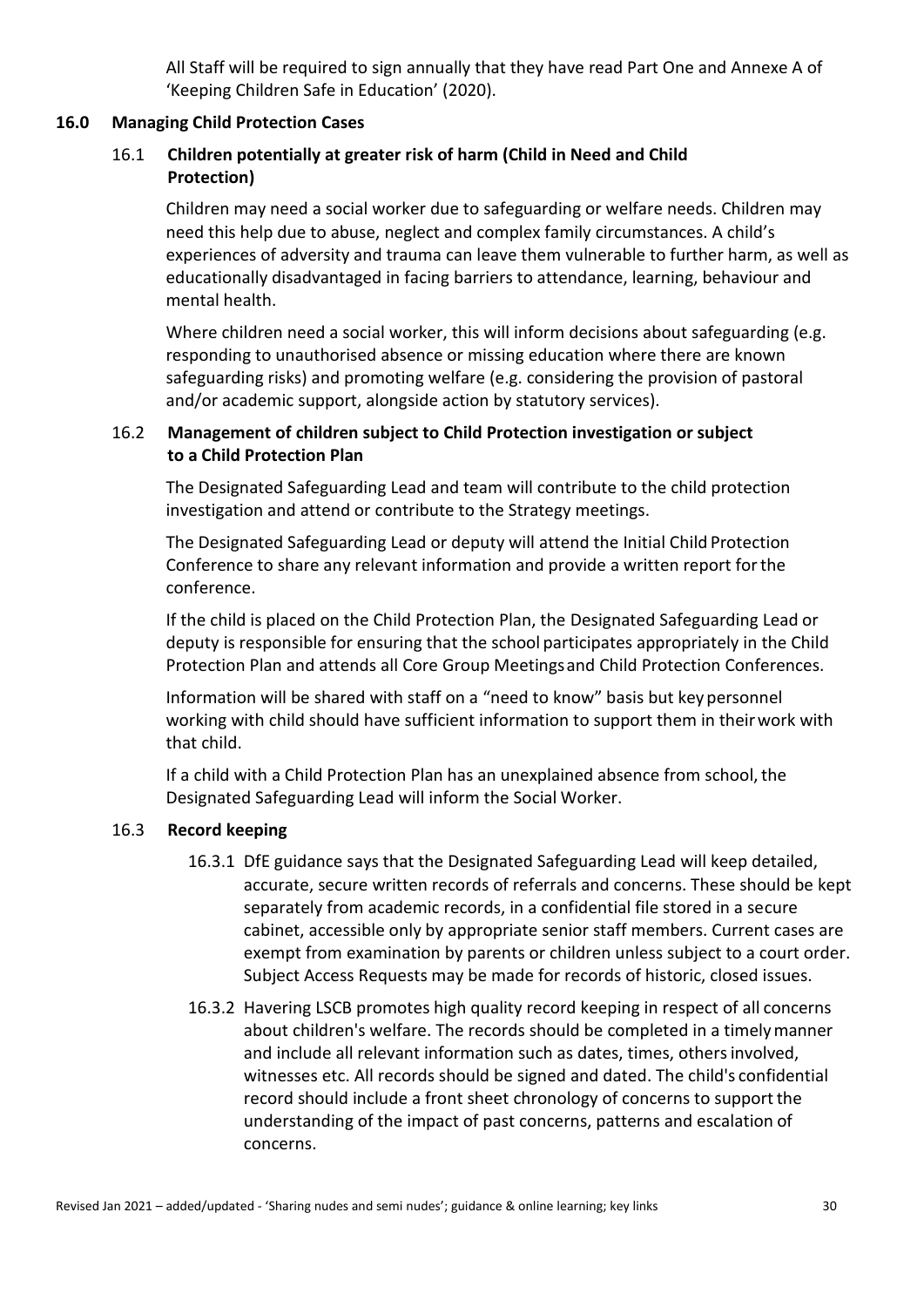- 16.3.3 If a child transfers to another school or other educational establishment, the Designated Safeguarding Lead must forward securely the child protection file to a named person at the receiving school/establishment under a separate cover from the academic records. The file should be marked 'confidential, to be opened by addressee only.'
- 16.3.4 The Designated Safeguarding Lead should retain a digital copy of the child protection file, which should be stored in a secure area accessible only by appropriate senior staff members. Child Protection records about a student who has ceased to become of compulsory school age should be archived and catalogued. Records must be kept until a child reaches 25 years of age; child protection records must be kept for 35 years after the child leaves the school.
- 16.3.5 When making a referral, the referrer should keep a written record of:
	- Discussions with child
	- Discussions with parent/s
	- Discussions with staff
	- Information provided to the MASH
	- Advice given and decisions taken (clearly times, dated and signed)
- 16.3.6 The referrer should confirm verbal and telephone referrals in writing within 48 hours, using the inter-agency referral form.
- 16.3.7 Lime Academy Ravensbourne will ensure that we keep up-to-date personal data records of all the children by regularly reminding parents to inform us of any change in family circumstances and requesting an annual update.

#### 16.4 **Confidentiality and information sharing**

- 16.4.1 We recognise that all matters relating to child protection are confidential.
- 16.4.2 The Headteacher or Designated Safeguarding Lead will disclose personal information about a student to other members of staff on a need to know basis only.
- 16.4.3 However, all staff must be aware that they have a professional responsibility to share information with other agencies in order to safeguard children.
- 16.4.4 When considering sharing information the staff will:
	- 16.4.4.1 Remember that GDPR is not a barrier to sharing information, it provides the framework
	- 16.4.4.2 Be open & honest with the person from the outset about how information may be shared
	- 16.4.4.3 Seek advice, do not fail to share information because you are unsure what to do
	- 16.4.4.4 Share with consent where appropriate & respect the wishes of those who refuse consent unless you believe that there is a risk of harm to child if the information is not shared
	- 16.4.4.5 Consider safety and well-being of the child and base information sharing decisions on this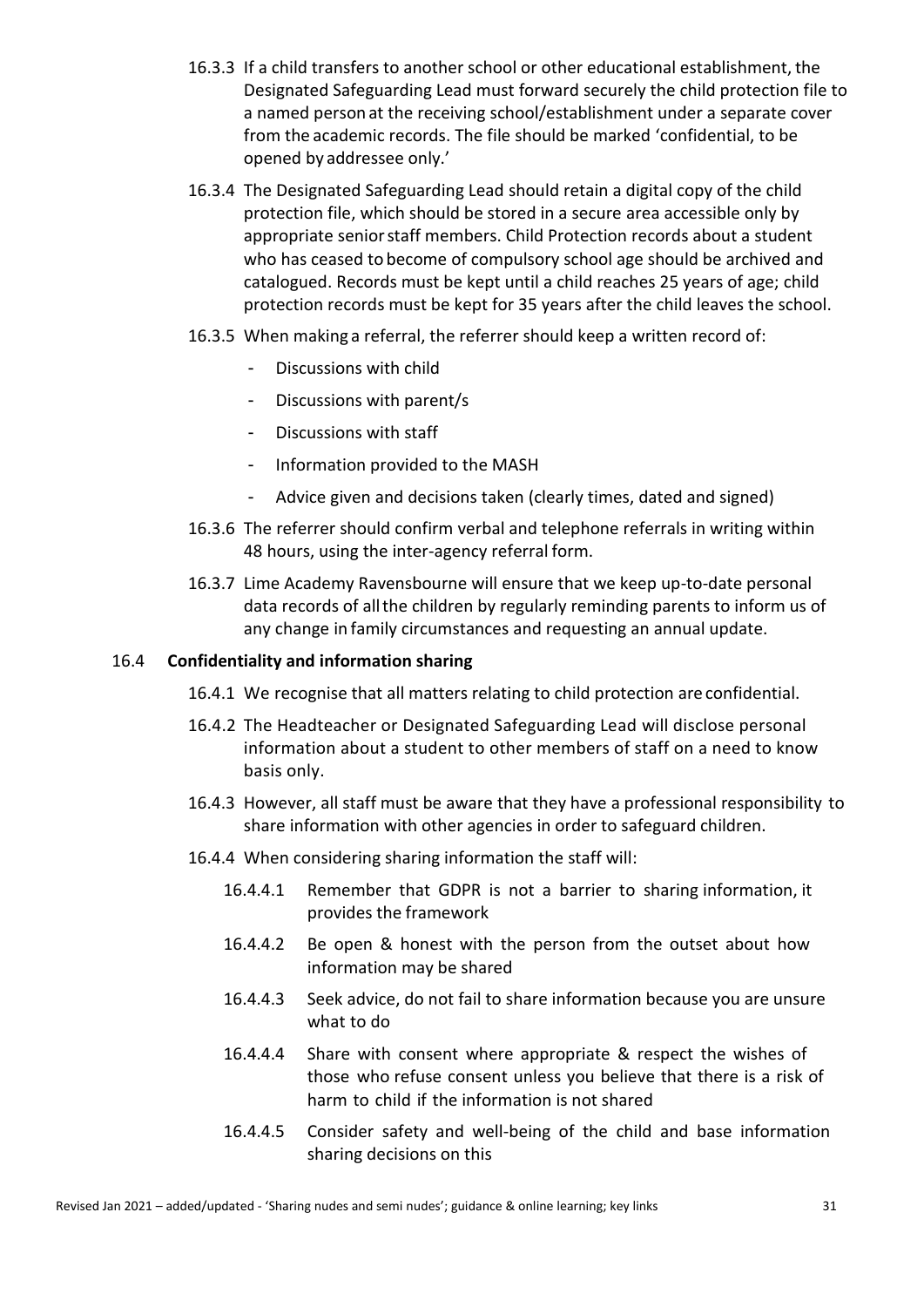- 16.4.4.6 Ensure all information shared is Necessary, Proportionate, Relevant, Accurate, Timely & Secure. Ensure any third party or hearsay information is identified and that you have consent to share it
- 16.4.4.7 Keep a record of your decision and reasons for it. Record what you have shared, with whom and the purpose.

# **17.0 Supervisory arrangements for the management of children in Alternative Provision and in out of school hours' activities.**

- 17.1 We will aim to protect children from abuse and team members from false allegations by adopting the following guidelines:
- 17.2 All alternative provision, clubs and child minders must have appropriate Ofsted registration or London Borough of Havering AP quality Assurance.
- 17.3 All alternative provision and clubs independent of the school must have their own child protection policy& procedure in line with the school's
- 17.4 All alternative provision and clubs will keep a register of all children attending the activities and give a copyto the school. Alternative provision registers will be taken promptly and uploaded such that they are visible to the school on the same day/in the same session. All absences without explanation will be notified to the school immediately.
- 17.5 All alternative provision and clubs will keep a register of all team members (both paid staff members, supply staff and volunteers) and ensure they meet the requirements of the DBS.
- 17.6 Registers will include arrival and departure times.
- 17.7 All alternative provision and clubs will keep a record of all sessions including monitoring and evaluation records.
- 17.8 The team members will record any unusual events on an accident/incidentform. All safeguarding concerns will be communicated immediately to the school DSL.
- 17.9 Written consent from a parent or guardian will be obtained for every child attending the alternative provision / activities.
- 17.10 Team members should not be alone with a child, although we recognise that there may be times when this may be necessary or helpful; in such circumstances another adult should be told.
- 17.11 Team members may escort children of the same sex to the toilet but are not expected to be involved with toileting, unless the child has a special need thathas been brought to our attention by the parent/guardian and a care plan is in placefor the child naming them as part of the care plan.
- 17.12 All team members should treat all children with dignity and respect in bothattitude, language and actions.

# 18.0 **Key contacts**

# 18.1 **MASH Team**

01708 433222 (day) 01708 433999 (night) [tmash@havering.gov.uk](mailto:tmash@havering.gov.uk)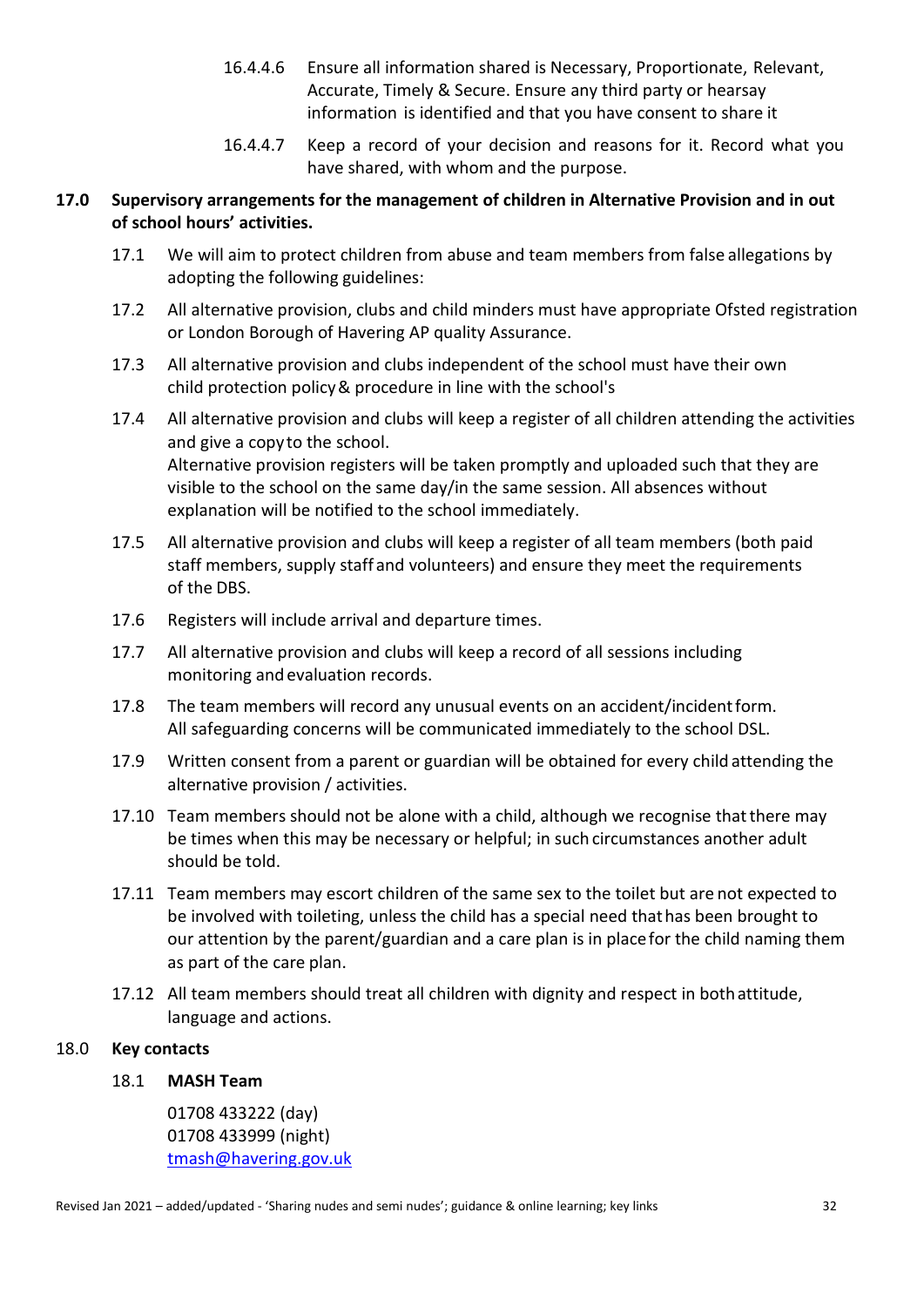[https://my.havering.gov.uk/Pages/OnlineForms/Multi-Agency-Referral](https://my.havering.gov.uk/Pages/OnlineForms/Multi-Agency-Referral-form.aspx#Information)[form.aspx#Information](https://my.havering.gov.uk/Pages/OnlineForms/Multi-Agency-Referral-form.aspx#Information)

#### 18.2 **LADO**

Lisa Kennedy [lado@havering.gov.uk](mailto:lado@havering.gov.uk) 01708 431653

#### 18.3 **Senior Inspector Safeguarding**

Penny Patterson [Penny.patterson@havering.gov.uk](mailto:Penny.patterson@havering.gov.uk) 01708 433829 Michelle Wai[n michelle.wain@havering.gov.uk](mailto:michelle.wain@havering.gov.uk) 01708 431650 Carol Rockey [carol.rockey@havering.gov.uk](mailto:carol.rockey@havering.gov.uk) 01708 431651

#### 18.4 **Online Safety**

Amanda Jackson – [Amanda.jackson@havering.gov.uk](mailto:Amanda.jackson@havering.gov.uk) Dave Smith - [dave.smith@havering.gov.uk](mailto:dave.smith@havering.gov.uk)

#### 18.5 **Havering CAD team**

Social Care : CAD Duty - [CADDuty@havering.gov.uk](mailto:CADDuty@havering.gov.uk) Education: SEN - [Sen@havering.gov.uk](mailto:Sen@havering.gov.uk)

#### 18.6 **Havering Virtual School**

[vsht@havering.gov.uk](mailto:vsht@havering.gov.uk)

#### 18.7 **NSPCC whistleblowing helpline**

0800 028 0285 and [help@nspcc.org.uk](mailto:help@nspcc.org.uk) [www.nspcc.org.uk/Helpline](http://www.nspcc.org.uk/Helpline)

#### 18.8 **SO15 Counter Terrorism Command**

DC Gavin Moore 07919628083 or 0203 276 1100 [Gavin.F.moore@met.pnn.police.uk](mailto:Gavin.F.moore@met.pnn.police.uk) PC Jag Shina 07767765808 [Jag.s.shina@met.pnn.police.uk](mailto:Jag.s.shina@met.pnn.police.uk)

#### 18.9 **LBH Prevent and Hate Crime Coordinator**

Jess Finnin 01708 433 225 [jessica.finnin@havering.gov.uk](mailto:jessica.finnin@havering.gov.uk) & [prevent@havering.gov.uk](mailto:prevent@havering.gov.uk)

#### 18.10 **LBH CSE & Missing lead**

Lorraine Bartlett [lorraine.Bartlett@havering.gov.uk](mailto:lorraine.Bartlett@havering.gov.uk)

CME Children Missing Education [cme@havering.gov.uk](mailto:cme@havering.gov.uk) 01708 431777

# 18.11 **UK Safer Internet Centre**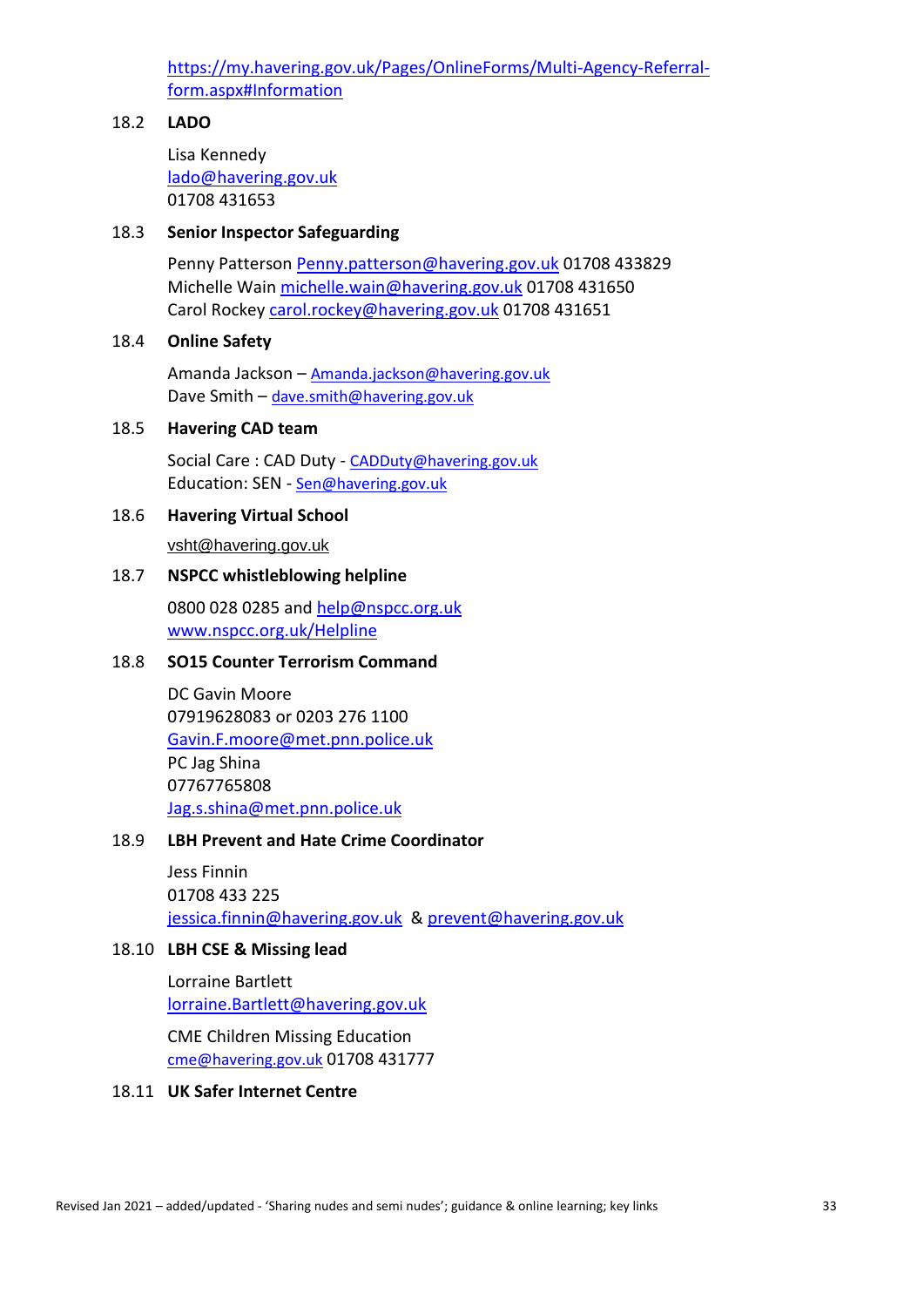POSH Professionals Online Safety Helpline for schools 0344 381 4772 <https://www.saferinternet.org.uk/professionals-online-safety-helpline>

# 18.12 **NSPCC**

Online Safety Helpline for Professionals and Parents 0808 8005002 <https://www.nspcc.org.uk/services-and-resources/nspcc-helpline/>

#### 18.13 **LBH & East London Gangs & Serious Youth Violence**

Louise Giles, Detective Sergeant East Area Gangs Unit 0203 276 0523 [GangsUnit@met.pnn.police.uk](mailto:GangsUnit@met.pnn.police.uk)

#### 18.14 **Operation Encompass**

Bekir Bekir, Detective Constable East Area BCU - Safeguarding MASH Team, Mercury House 0203 276 2800 [Bekir.Bekir@met.pnn.police.uk](mailto:Bekir.Bekir@met.pnn.police.uk) <https://www.operationencompass.org/>

#### 18.15 **LBH Alternative Provision**

Darren Purdie [darren.purdie@havering.gov.uk](mailto:darren.purdie@havering.gov.uk)

- 18.16 Safeguarding governor: Shelley Eugene
- 18.17 Designated Safeguarding Lead and team: Teneille Dardis, Vicki Fackler, James Hawes, Julie Cook

#### **19.0 Where to go for further information:**

- 19.1 Ofsted: Inspecting safeguarding in early years, education and skills 2019 [https://www.gov.uk/government/publications/inspecting-safeguarding-in-early-years](https://www.gov.uk/government/publications/inspecting-safeguarding-in-early-years-education-and-skills)[education-and-skills](https://www.gov.uk/government/publications/inspecting-safeguarding-in-early-years-education-and-skills)
- 19.2 Havering Local Safeguarding Partnership [https://www.havering.gov.uk/info/20083/safeguarding\\_children](https://www.havering.gov.uk/info/20083/safeguarding_children)
- 19.3 Havering: MARF [https://www.havering.gov.uk/downloads/download/306/multi-agency\\_referral\\_form\\_marf](https://www.havering.gov.uk/downloads/download/306/multi-agency_referral_form_marf)
- 19.4 Havering: Missing protocol [www.havering.gov.uk/missingchildren](http://www.havering.gov.uk/Pages/Services/Social-care-client-contact-problems.aspx)
- 19.5 Havering: Online CSE toolkit <https://www.havering.gov.uk/Pages/Services/Sexual-exploitation.aspx>
- 19.6 Havering HES Hub COVID 19 guidance <http://www.hes.org.uk/Page/16925>
- 19.7 London Child Protection Procedures, edition 5 <http://www.londoncp.co.uk/>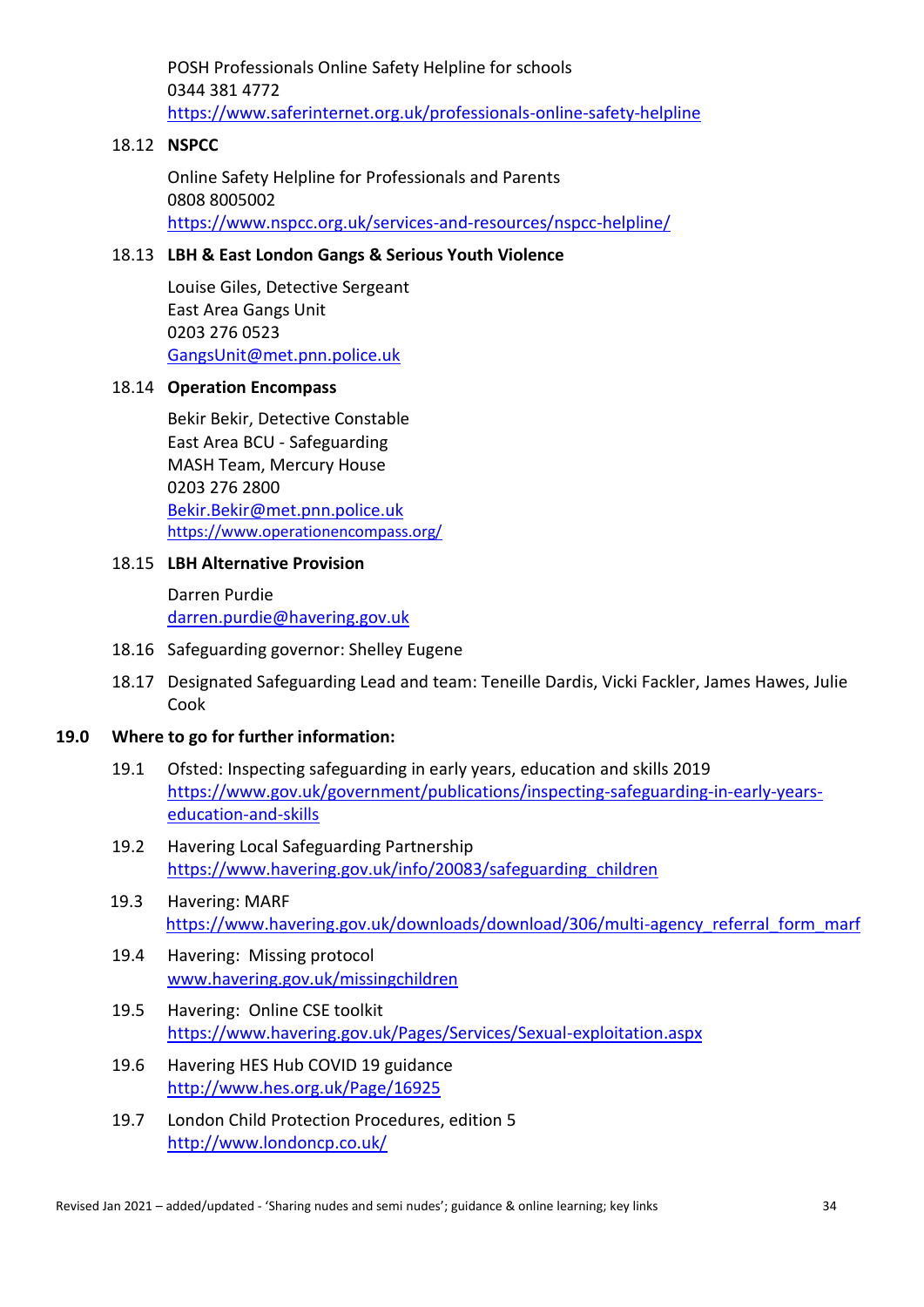- 19.8 DfE: Statutory guidance: Working together to safeguard children 2018 (with Dec 2020 updates) <https://www.gov.uk/government/publications/working-together-to-safeguard-children--2>
- 19.9 DfE Coronavirus (COVID-19): safeguarding in schools, colleges and other providers May 2020 [https://www.gov.uk/government/publications/covid-19-safeguarding-in-schools-colleges](https://www.gov.uk/government/publications/covid-19-safeguarding-in-schools-colleges-and-other-providers/coronavirus-covid-19-safeguarding-in-schools-colleges-and-other-providers)[and-other-providers/coronavirus-covid-19-safeguarding-in-schools-colleges-and-other](https://www.gov.uk/government/publications/covid-19-safeguarding-in-schools-colleges-and-other-providers/coronavirus-covid-19-safeguarding-in-schools-colleges-and-other-providers)[providers](https://www.gov.uk/government/publications/covid-19-safeguarding-in-schools-colleges-and-other-providers/coronavirus-covid-19-safeguarding-in-schools-colleges-and-other-providers)
- 19.10 DfE Safeguarding and remote education during coronavirus (COVID-19) May 2020 [https://www.gov.uk/guidance/safeguarding-and-remote-education-during-coronavirus](https://www.gov.uk/guidance/safeguarding-and-remote-education-during-coronavirus-covid-19)[covid-19](https://www.gov.uk/guidance/safeguarding-and-remote-education-during-coronavirus-covid-19)
- 19.11 General COVID 19 guidance for educational settings May 2020 [https://www.gov.uk/government/publications/guidance-to-educational-settings-about](https://www.gov.uk/government/publications/guidance-to-educational-settings-about-covid-19)[covid-19](https://www.gov.uk/government/publications/guidance-to-educational-settings-about-covid-19)
- 19.12 DfE Coronavirus (COVID-19): Supporting vulnerable children and young people May 2020 [https://www.gov.uk/government/publications/coronavirus-covid-19-guidance-on](https://www.gov.uk/government/publications/coronavirus-covid-19-guidance-on-vulnerable-children-and-young-people/coronavirus-covid-19-guidance-on-vulnerable-children-and-young-people)[vulnerable-children-and-young-people/coronavirus-covid-19-guidance-on-vulnerable](https://www.gov.uk/government/publications/coronavirus-covid-19-guidance-on-vulnerable-children-and-young-people/coronavirus-covid-19-guidance-on-vulnerable-children-and-young-people)[children-and-young-people](https://www.gov.uk/government/publications/coronavirus-covid-19-guidance-on-vulnerable-children-and-young-people/coronavirus-covid-19-guidance-on-vulnerable-children-and-young-people)
- 19.13 DfE: Teaching Online Safety in schools 2019 <https://www.gov.uk/government/publications/teaching-online-safety-in-schools>
- 19.14 DfE: Statutory guidance School exclusion, May 2020 <https://www.gov.uk/government/publications/school-exclusion>
- 19.15 DfE: Relationship Education and Relationship and Sex Education, July 2020 [https://www.gov.uk/government/publications/relationships-education-relationships-and](https://www.gov.uk/government/publications/relationships-education-relationships-and-sex-education-rse-and-health-education)[sex-education-rse-and-health-education](https://www.gov.uk/government/publications/relationships-education-relationships-and-sex-education-rse-and-health-education)
- 19.16 DfE: Behaviour and discipline in schools, July 2020 <https://www.gov.uk/government/publications/behaviour-and-discipline-in-schools>
- 19.17 DfE Mental Health and Behaviour in schools <https://www.gov.uk/government/publications/mental-health-and-behaviour-in-schools--2>
- 19.18 DfE: Mental health and behaviour in schools, November 2018 <https://www.gov.uk/government/publications/mental-health-and-behaviour-in-schools--2>
- 19.19 DfE: Advice what to do if you are worried that a child is being abused 2015 [https://www.gov.uk/government/publications/what-to-do-if-youre-worried-a-child-is](https://www.gov.uk/government/publications/what-to-do-if-youre-worried-a-child-is-being-abused--2)[being-abused--2](https://www.gov.uk/government/publications/what-to-do-if-youre-worried-a-child-is-being-abused--2)
- 19.20 DfE: Preventing and Tackling Bullying 2017 <https://www.gov.uk/government/publications/preventing-and-tackling-bullying>
- 19.21 DfE Guidance: [Sexual violence and sexual harassment between children in schools and](https://www.gov.uk/government/uploads/system/uploads/attachment_data/file/719902/Sexual_violence_and_sexual_harassment_between_children_in_schools_and_colleges.pdf)  [colleges](https://www.gov.uk/government/uploads/system/uploads/attachment_data/file/719902/Sexual_violence_and_sexual_harassment_between_children_in_schools_and_colleges.pdf) 2018 [https://www.gov.uk/government/publications/sexual-violence-and-sexual-harassment](https://www.gov.uk/government/publications/sexual-violence-and-sexual-harassment-between-children-in-schools-and-colleges)[between-children-in-schools-and-colleges](https://www.gov.uk/government/publications/sexual-violence-and-sexual-harassment-between-children-in-schools-and-colleges)
- 19.22 DfE Guidance: Protecting children from radicalisation: the prevent duty [https://www.gov.uk/government/publications/protecting-children-from-radicalisation-the](https://www.gov.uk/government/publications/protecting-children-from-radicalisation-the-prevent-duty)[prevent-duty](https://www.gov.uk/government/publications/protecting-children-from-radicalisation-the-prevent-duty)